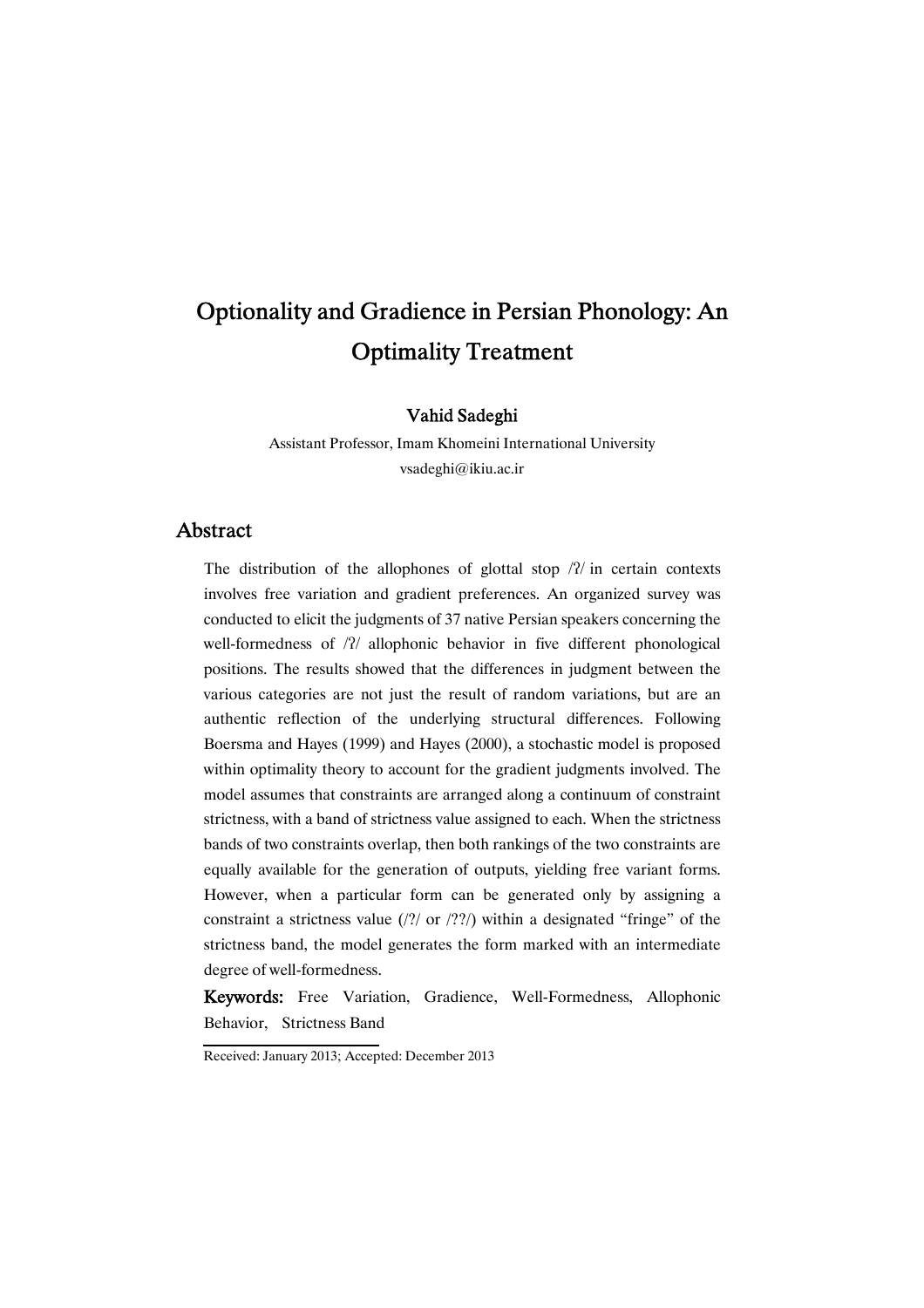# 1. Introduction

The phonological status of glottal stop in Persian has caused considerable discussion among phonologists. One question concerns the phonemic status of glottal stop. Some argue for the optionality of glottal stop due to its predictability in onset position, suggesting a  $(C)V(C)(C)$  syllable structure for Persian of which only three emerge phonetically (CV, CVC and CVCC), given a phonotactic constraint that bans onsetless syllables (Lazard, 1957; Samareh, 1977). Others assign a phonemic status for  $/2/$ , mainly through minimal pair contrast, holding that Persian syllable structure consists only of CV, CVC and CVCC (Pisowicz, 1985).

Another question, which is of most concern in this paper, addresses the phonetic interpretation of glottal stop. Often, glottal stop is not satisfied to reach the intended target i.e., complete glottal gesture  $( [7]$  and is realized in speech with different magnitude of glottal gesture variation from a weak through complete deletion of glottal stop (Lazard, 1957; Samareh, 1977; Windfur, 1979). This is most evident in syllable coda position, where glottal stop arises as an allophonic non-modal phonation on a portion of the preceding vowel (or creaky vowel, shown by [']) or complete deletion accompanied by lengthening of the preceding vowel, which is known as compensatory lengthening (CL), shown by [:]. The glottal gesture reduction is, also common in intervocalic position, where glottal stop is deleted without being compensated by lengthening of the preceding vowel, possibly to avoid changes in syllable weight (shown by  $[Ø]$ ).

It is commonly held that the pattern of  $/2/$  allophony in certain contexts involves free variation and gradient preferences (Lazard, 1957; Samareh, 1977). Free variation is indeed reported for intervocalic position, where either of the allophones  $[?]$  or  $[Ø]$  sound acceptable, and syllable coda position which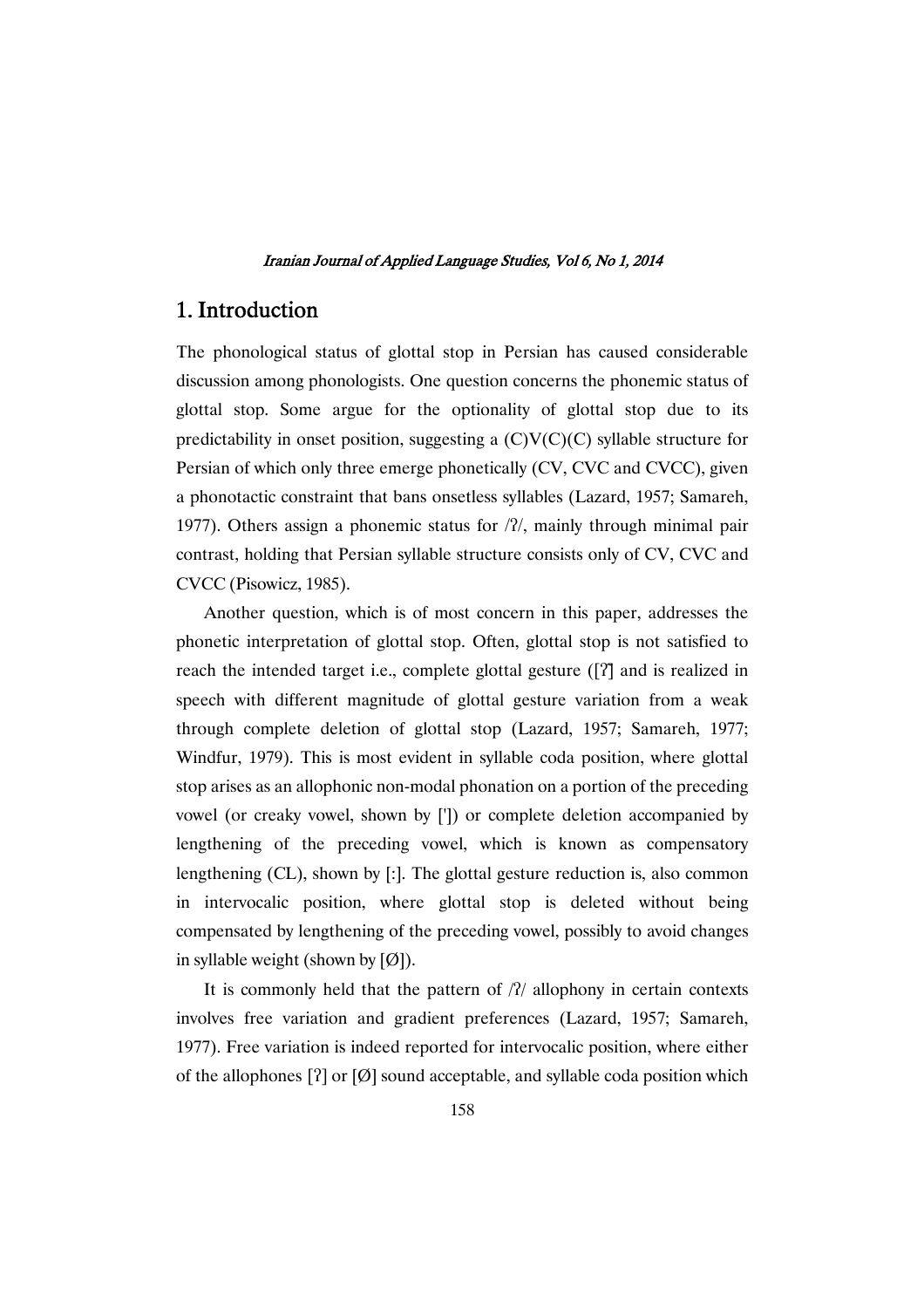yields free variation between [?], ['] and [:]. However, no theoretical model has been developed so far to account for  $/2/$  allophonic optionality. In addition, many phonologists hold that the distribution of  $/2/$  allophones in some contexts produces a gradient, rather than categorical, effect, finding well-formedness judgments difficult to make. The analysis, however, developed so far to pattern gradient judgments on glottal stop results in categorical outcomes, as assumed by generative grammar.

Many scholars, however, maintain that much of the patterning of gradient judgments is based on authentic structural aspects of the linguistic material being judged. What is lacking, in their views, is the right theoretical tools to model grammars that can generate outputs with varying degrees of wellformedness (see Schütze 1996, 63-64; and below).

Recently, it has been suggested that within Optimality Theory (Prince & Smolensky 1993), it is possible to account for optionality and gradience in linguistic materials. The modification in the theory that is needed to devise optional and gradient forms is strikingly minor, and is quite independent of the choice of formal representations and constraints used in the grammar (Hayes, 2000).

This paper studies the pattern of  $/2/$  allophony using Farsi speakers' judgments and explores the question whether their judgments for the phonological behavior of glottal stop is categorical or gradient. The hypothesis made in this research is that Farsi speakers' judgements for words involving  $/2/$ allophony are categorical. This hypothesis holds that the words involved are either acceptable or unacceptable, and if there is some degree of gradience in the speakers' judgments, it may well be attributed to performance factors rather than the linguistic knowledge of Farsi speakers.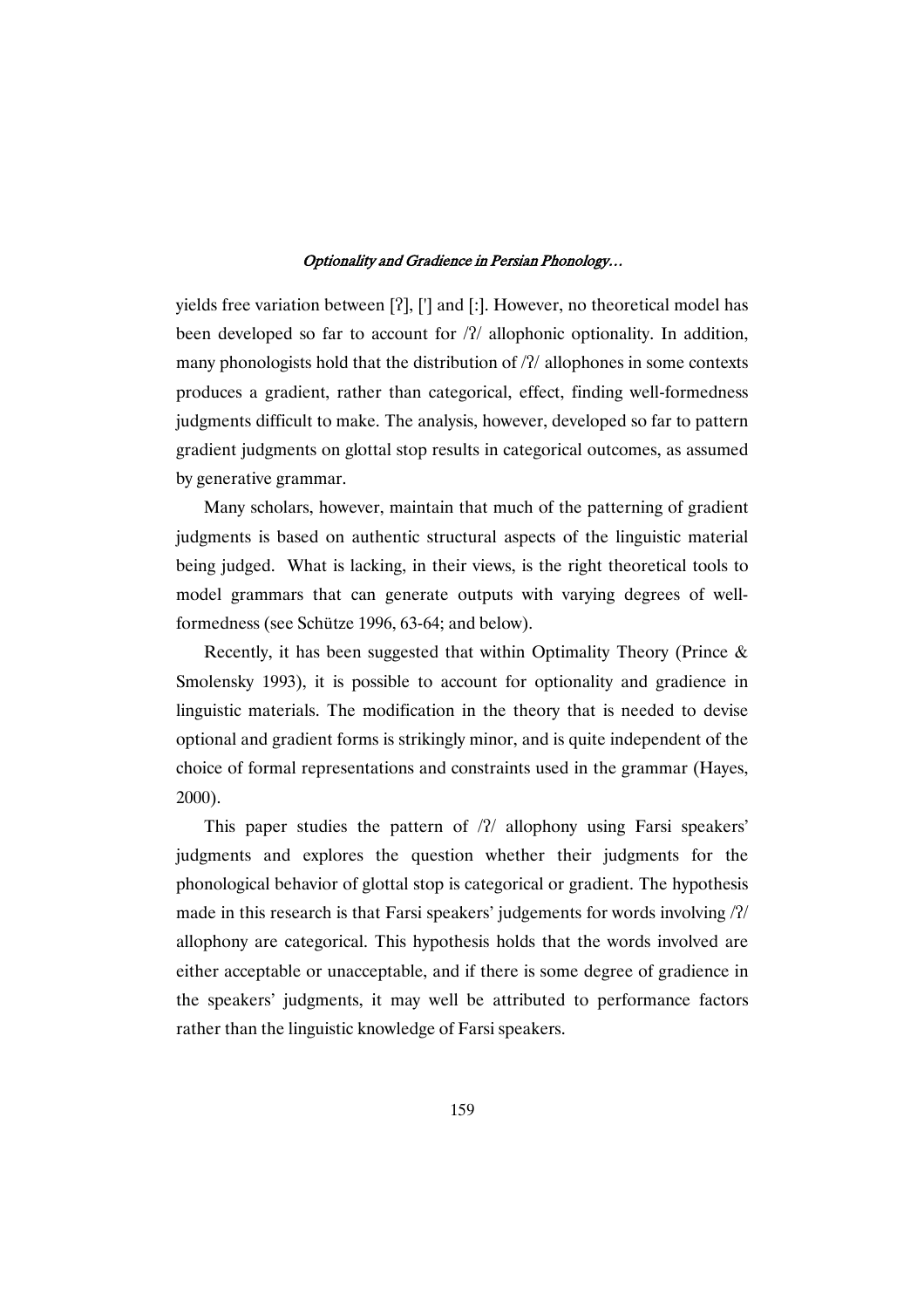# 2. An Optimality Treatment of Gradient Well-formedness

Optimality theory is a linguistic model that proposes that the observed forms of language arise from the interaction between conflicting constraints (Karger, 1999; Prince & Smolensky, 1993). There are two basic types of constraints in optimality theory. Faithfulness constraints require identity between input and output forms. Markedness constraints impose requirements on the structural well-formedness of the output. Each plays a crucial role in the theory. These constraints often stand in direct disagreement with one another over the quality of a given input-output relation. Given the range of alternative outputs for an input, the model defines the optimal output by hypothesizing that constraints are ranked with respect to each other on a language-specific basis. Given two candidates, A and B, A is better than B on a constraint if A incurs fewer violations of the highest-ranked constraint distinguishing A and B. A is optimal in its candidate set if it is better on the constraint hierarchy than all other candidates.�

Boersma and Hayes (1999) and Hayes (2000) propose a model in optimality theory to account for carefully elicited gradient judgments which do reflect the internalized knowledge of the native speaker. The model developed by Hayes makes two important assumptions: First, constraint ranking is continuous and second, the evaluation of candidates is stochastic.

The model presupposes a linear scale of constraint strictness in which higher values correspond to higher-ranked constraints. The scale is arranged in arbitrary units, and in principle has no upper or lower bands. The scale depicted graphically in (1) shows the ranking of the three constraints C1, C2 and C3: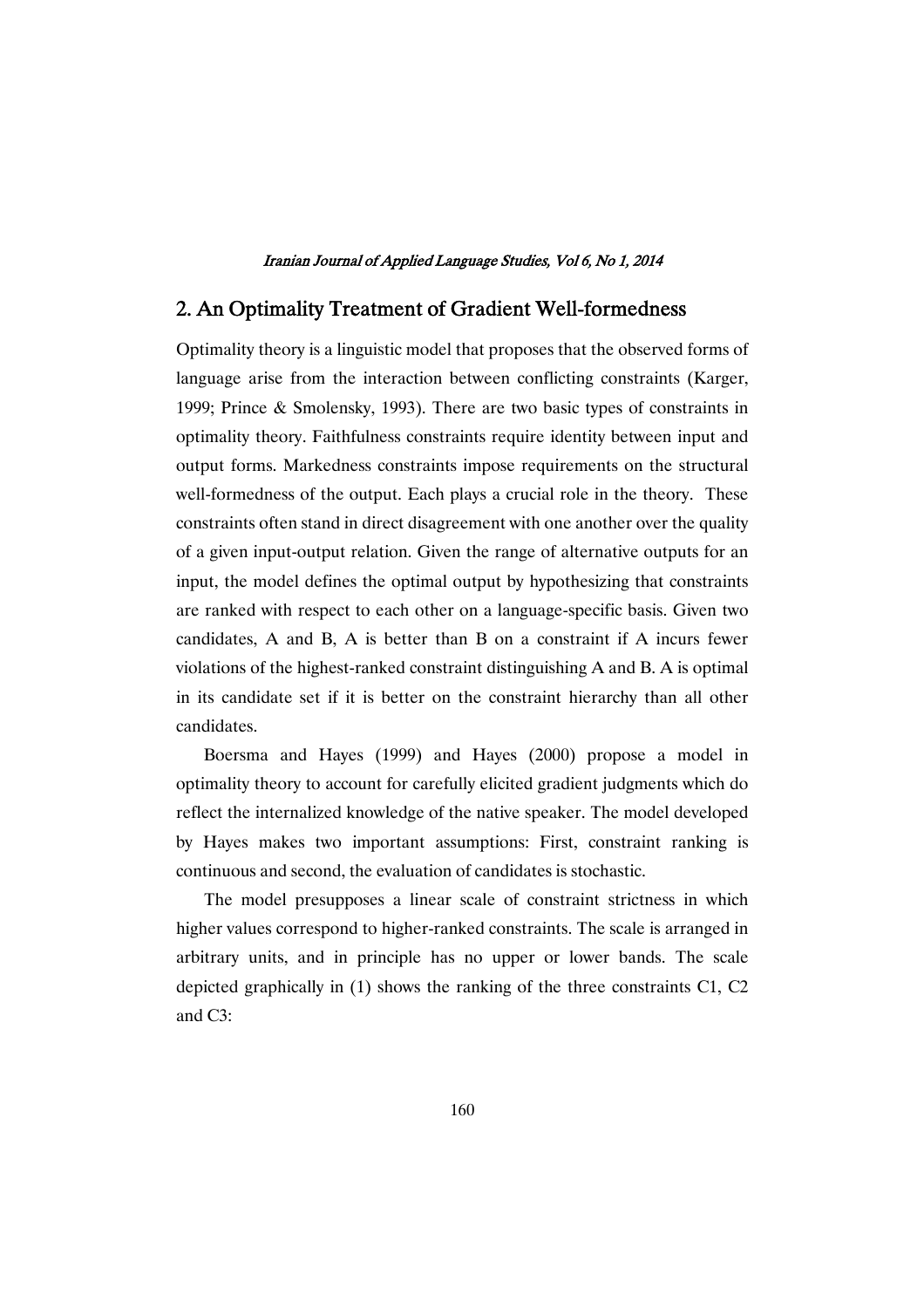

According to (1), outputs will be generated by respecting C1> C2> C3. This scale shows that the differences in distance between constraint pairs are not equal. These differences have observable consequences (Boersma & Hayes, 1999). The shorter difference between C2 and C3 is interpreted as indicating that the ranking is less fixed than that of C1 and C2. Now, the question is how the model yields multiple outputs or produces forms with intermediate well-formedness.

Boersma and Hayes (1999) suggest that each constraint is associated with a range of values, instead of a single one, each corresponding with a value of strictness taken on by that constrain in a given speaking situation. The value obtained by a constraint at an evaluation time is called a selection point. The value more permanently associated with a constraint, which usually falls on the center of the range is called the ranking value. This means that in the process of speaking, the position of each constraint is temporarily perturbed by a random positive or negative value. Here, there are two possibilities: if the ranges covered by the selection points do not overlap, the result is categorical ranking (2a.). But if the ranges overlap, there will be free ranking (2b.).

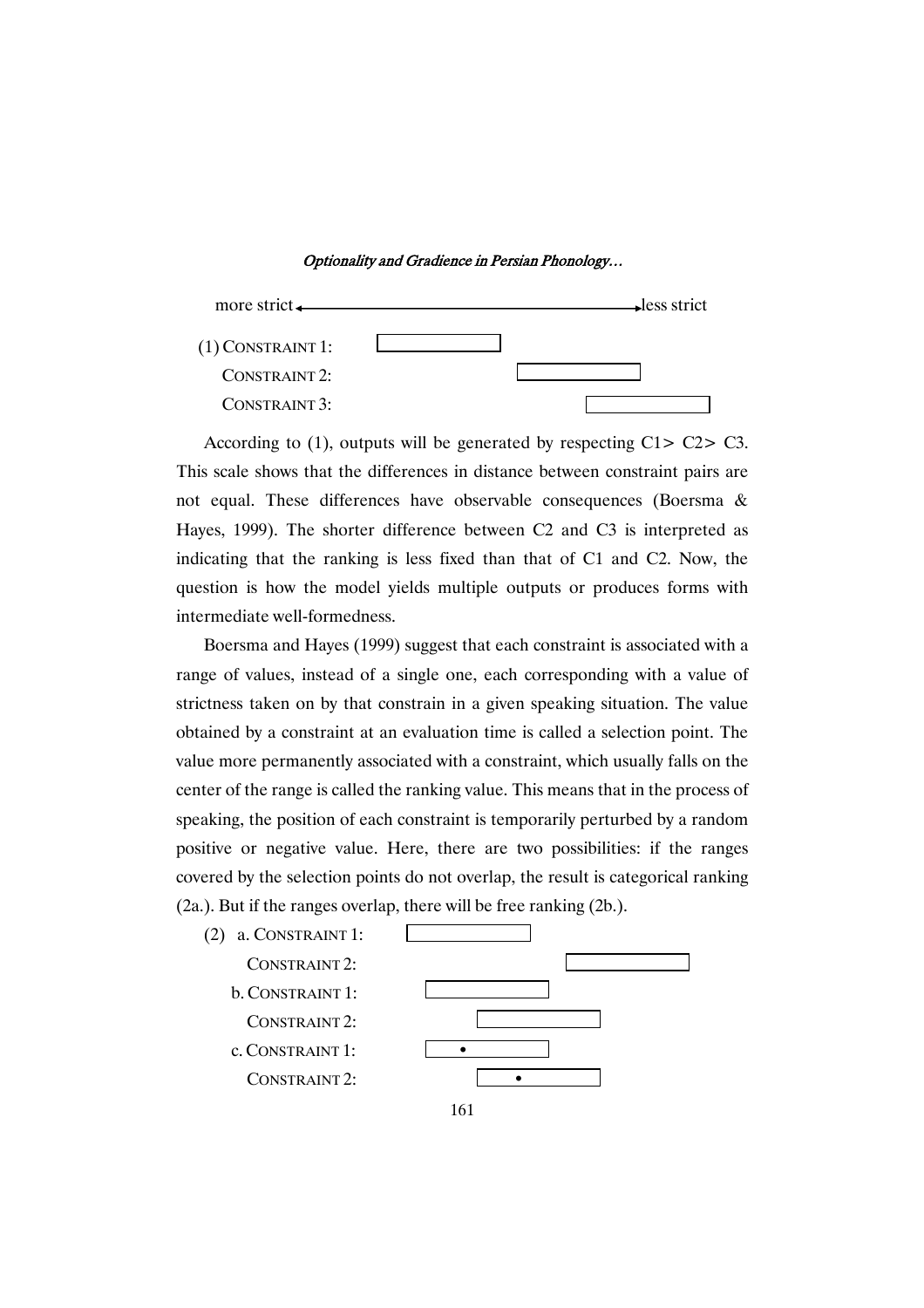Iranian Journal of Applied Language Studies, Vol 6, No 1, 2014



Free ranking in (2b.) is due to the fact that at evaluation time the selection points may fall anywhere within the ranges of the two constraints. C1 will outrank C2 in most of the cases (speaking situations). In 2.c, for example, the selection points are such that on the particular speaking occasion involved, outputs will be generated that respect a ranking of C1 over C2, but if, at a given situation, the selection point for C2 occurs on the upper part of its range and the selection point for C1, on the lower part of its range, then, C2 will outrank C1 (2d.). So, the overlapping ranges produce an observable effect: For forms in which C1>C2 yields a different output than C2>C1, one will observe free variation, i.e., multiple outputs from a single underlying form.

Here, one point is in order: As we know optionality is gradient in character. It is not necessarily the case that if two constraints are in conflict, both of them can win with the probability of %50, e.g., one form may occur in %80 and the other in %20 of the cases. This means that we should interpret constraint ranges as probability distributions (Boersma & Hayes, 1999; Hayes, 2000). Using probability distributions, one can handle any degree of optionality by making predictions about the relative frequencies of free variants.

But how can we handle gradient well-formedness in the model just sketched? Hayes suggests that the problem of gradience can well be treated by further amplifying the strictness band idea. He assumes that the range of a constraint is not firmly limited. He formally models this idea by permitting parts of each band to be designated as fringes. Fringes are special blocks at the edges of a constraint' strictness band with diacritics such as "/?/"and "/??/". Selection points may fall within the fringes, but only at the cost of the degree of ill-formedness indicated. Consider the following diagram: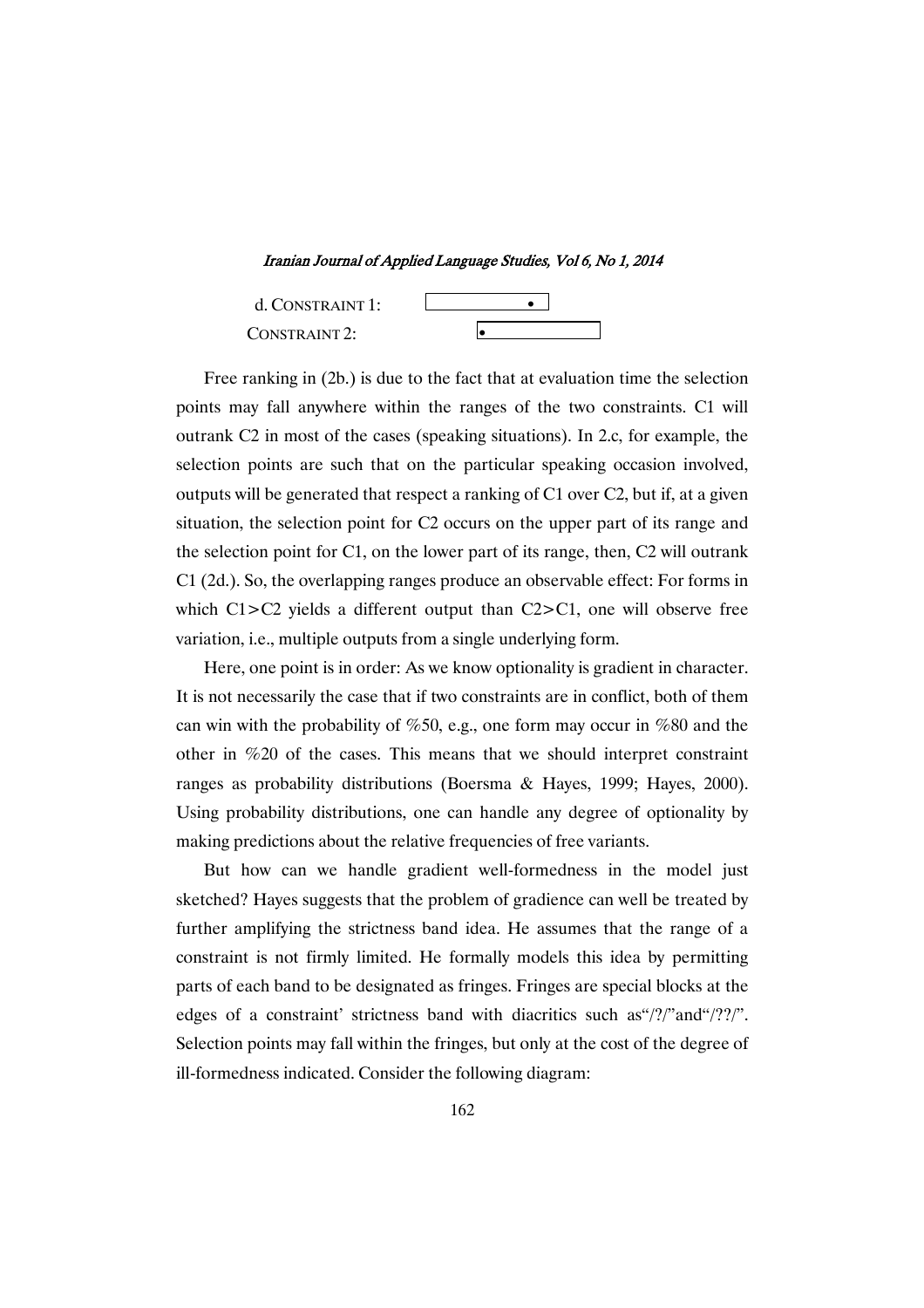(3) CONSTRAINT 1:  $CONFERAINT 2:$  ? CONSTRAINT 3:

This sample diagram can be interpreted as follows: (a) ordinarily, Constraint 2 is outranked by constraints 1 and 3. (b) However, it is somewhat possible for 2 to outrank 3. This will occur if the selection point for C2 occurs quite close to the left edge of its "?" fringe, and that for C quite close to the right edge of its strictness band as a whole. Forms that can be generated only with this ranking are intuited to be mildly ill-formed ("?"). (c) It is only marginally possible for B to outrank A. This will occur if the selection point for B occurs close to the left edge of its "??" fringe, and that for A close to the right edge of its strictness band. Forms that can be generated only with this ranking are intuited to be considerably ill-formed, though not completely excluded ("??").

Hayes tests the proposal against data involving light and dark  $\frac{1}{i}$  in American English, using a set of gradient intuitions obtained from ten native speaker consultants. Showing that the differences in judgment between various categories are an authentic effect of underlying structural differences, he attributes the variations in /l/ to conflicting principles based on articulation and perception, and account for the variations involved in terms of the model just sketched.

# 3. Well-formedness Judgments on Glottal Stop Allophony

To explore the pattern of /?/ allophony using Farsi speakers' judgments, I conducted an organized survey of the judgments of 37 native Farsi speakers. All of the participants were educated, and none of them had any linguistic background. Each participant was presented with ten words, each placed in a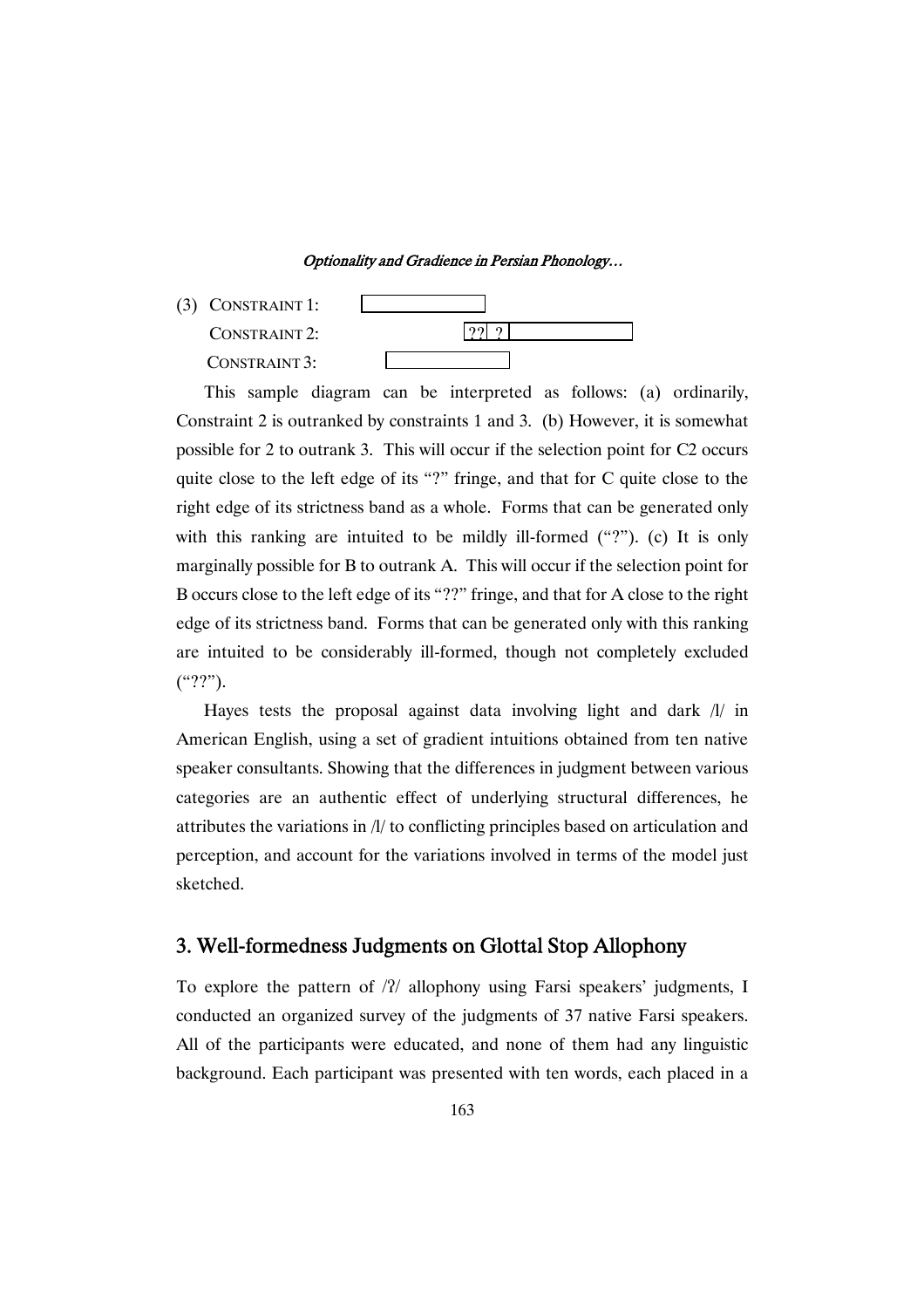particular phrase or sentence to make the meaning clear. The words involved five different phonological positions. The positions were word-initial, syllableinitial post-consonantal, intervocalic, syllable-coda post-vocalic and coda postconsonantal positions. Each word contained a  $/2/$  and was pronounced by the author with four different allophones; namely,  $[?]$ ,  $[Ø]$ ,  $[']$  and  $[.]$ .  $[?)$  indicates a complete glottal closure,  $[Ø]$  complete deletion of glottal stop,  $[']$  week glottal gesture, and [:] indicating compensatory lengthening of the vowel preceding /?/. Examples (4) provide sample sentences from the data, with the test words underlined:

- $(4)$  a. kodam ?arte $\int$  piruz  $\int$ od. (word-initial position) which army winner be -past-3SG. "Which army won the battle."
	- b. be san?at tavad3d3ohi nemi∫e (syllable-initial post consonantal position) to industry attention not-be-present-3SG.
		- "No attention is paid to industry."
- (intervocalic position)
- he poet not-be-present-3SG.
- "He is not a poet."

c. ?u ∫a?

d. darde me?de dare.

(syllable coda position)

ache stomach have-present3SG.

"He suffers from stomachache."

The participants were asked to rate the pronunciations on an integer scale ranging from 1 to 7, with 1 indicating "sounds just right, perfectly normal in Farsi" and 7 indicating "sounds awful, I would never say it that way." The judgments were measured by carefully computing the values given to each phonetic string of words by the participants. To examine the effect of /?/ allophonic behavior on well-formedness judgments, a two-way ANOVA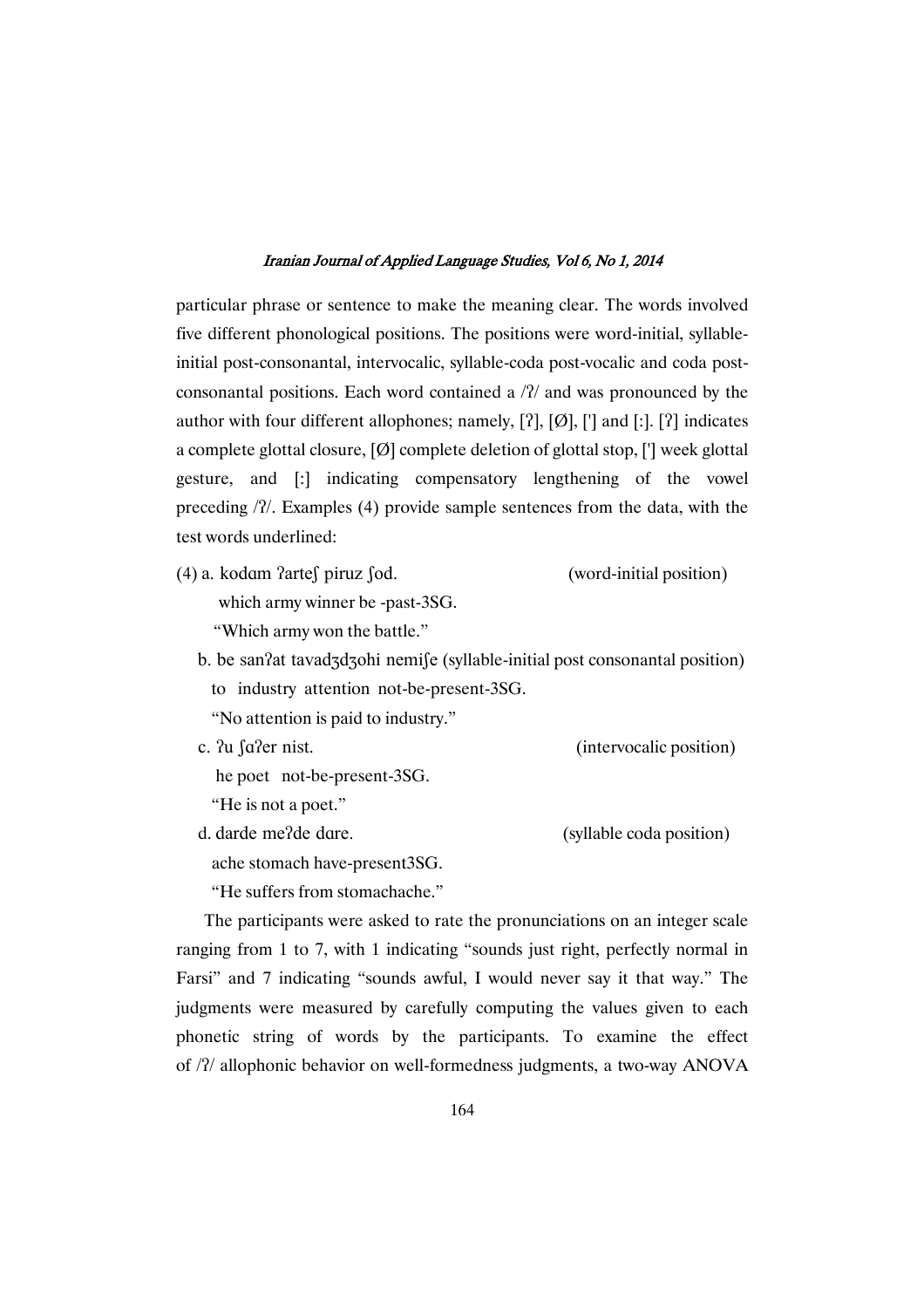test was run with allophones (having four levels, namely  $[?]$ ,  $[Ø]$ ,  $[']$  and  $[:]$  and phonological positions (having five levels, namely word-initial, syllable- initial post-consonantal, intervocalic, syllable-coda post-vocalic and coda postconsonantal) as the fixed factors and well-formedness value as the dependent factor.

### 3.1. Data Pattern

On the whole, the judgments made were subject to some random variation. However, when averaged over all the participants, the results formed a coherent pattern. The results of the survey come below along with a general and structural description of the facts:

(1) Word-initial position: The results of the survey for  $/2/$  in word-initial position which included the words /?amal/ and /?arte∫/ are as follows:

Table 1. Mean and Standard Deviation Well-Formedness Values for /?/ allophones in Word-Initial Position and Results of Two-Tailed T-Tests

| Allophones        | mean | St. dev | Effect of $/2/$ allophony on well-formedness for each<br>comparison |  |  |  |  |
|-------------------|------|---------|---------------------------------------------------------------------|--|--|--|--|
|                   | 2.11 | 0.92    |                                                                     |  |  |  |  |
| [ $\varnothing$ ] | 5.42 | 0.94    |                                                                     |  |  |  |  |
|                   | 4.73 | 0.98    | All comparisons were significant at $\rho < 0.05$                   |  |  |  |  |
| [:]               | 6.34 | 0.72    |                                                                     |  |  |  |  |

Given the large difference in mean between  $[2]$  and the remaining allophones, it seems utterly obligatory to produce [?] in word-initial position such that the substitution of  $[2]$  with any of the remaining allophones would lead to the unacceptability of the forms involved. Table 1 also shows that the differences of the means obtained for  $[Ø]$ ,  $[$ <sup>'</sup>] and  $[$ : are statistically significant. Among the forms produced, those with  $[Ø]$  and  $[$ : are the most awkward,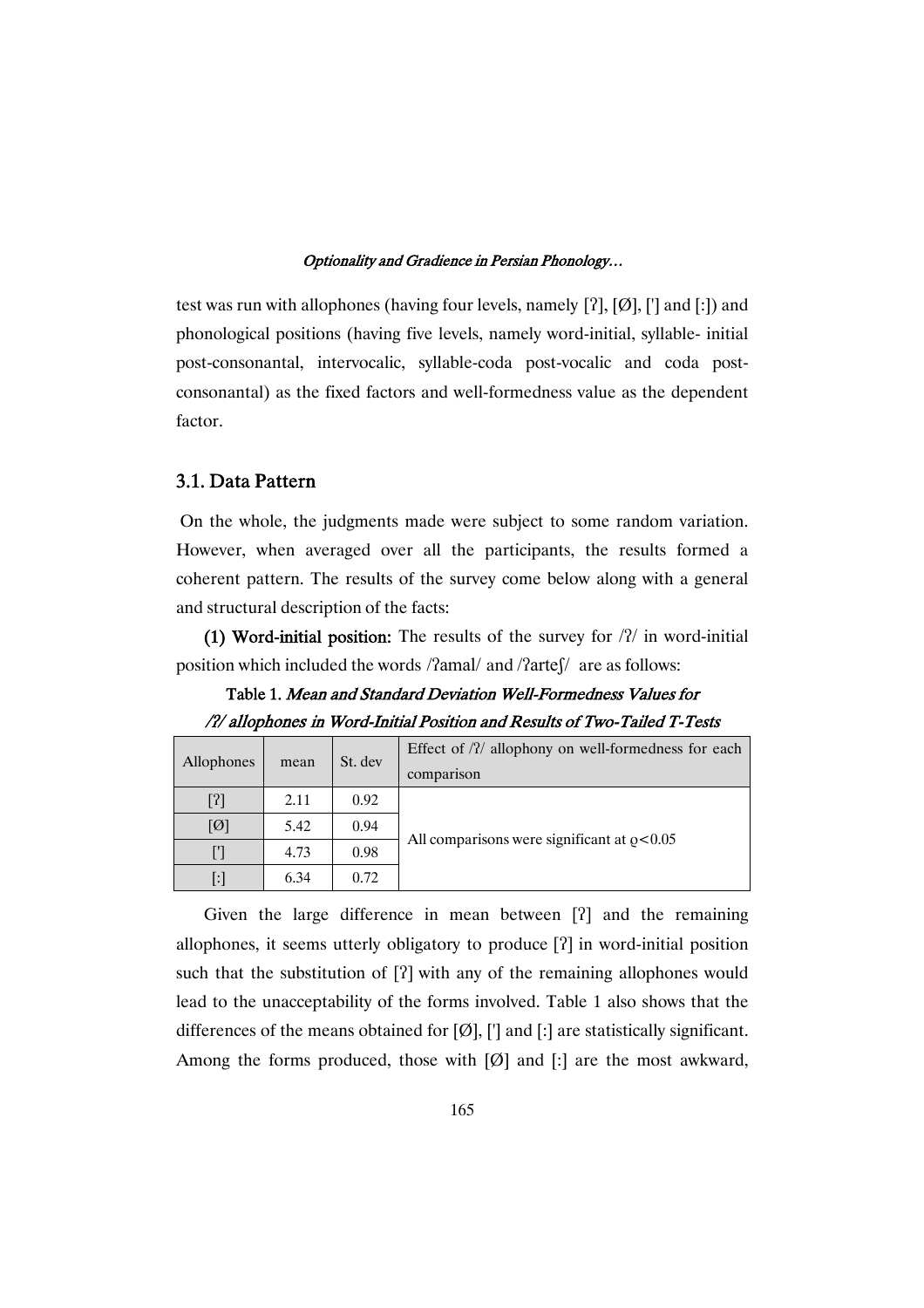indicating that complete deletion of  $/2/$  cannot be tolerated. The forms with a weak glottal stricture, ['], make a less awkward effect, but still they are excluded.

This finding is in line with the results from previous studies on glottal stop in Farsi. Samareh (1977) treats glottal consonants in word-initial position as strong allophones which resist glottal deletion or vowel lengthening. Windfur (1979) claims that glottal stop in word-initial position is realized in careful speech with a noticeable stricture, arguing that its realization as a weak variant would be highly unlikely in this position. He also excludes the possibility of glottal deletion or compensatory lengthening in word-initial position.

Syllable initial post-consonantal position: The results for  $/2/$  in syllable initial post-consonantal position which included the words /san?at/ and /maßal/ are presented in Table 2. As can be seen, all comparisons came out as significant but one between  $[\emptyset]$  and [']. Here, too, the forms produced with [?] are the most preferred. The forms with weak glottal stricture are slightly ill-formed. A question mark,"/?/", will be used in this study to designate slightly ill-formed variants. The results also indicate that the forms in which glottal stop is deleted without being recovered are considerably illformed, though they are not excluded completely. These forms will be marked with a double question mark, "/??/". Further, as it can be seen, the forms undergoing compensatory lengthening are excluded, as they achieve a high well-formedness value in the ranking scale.

Table 2. Mean and Standard Deviation Well-Formedness Values For /?/ allophones in Syllable Initial Post-Consonantal Position and Results of Two-Tailed T-Tests

| Allophones             | Mean | St. dev | Effect of $/2/$ allophony on well-formedness for each<br>comparison             |
|------------------------|------|---------|---------------------------------------------------------------------------------|
|                        | 2.27 | 1.03    | All comparisons were significant at $\rho < 0.05$ but [ $\varnothing$ ] and ['] |
| $[ \text{\O} ]$        | 4.11 | 1.26    |                                                                                 |
|                        | 3.76 | 1.32    | $(Q=0.09)$                                                                      |
| $\left  \cdot \right $ | 5.92 | 0.98    |                                                                                 |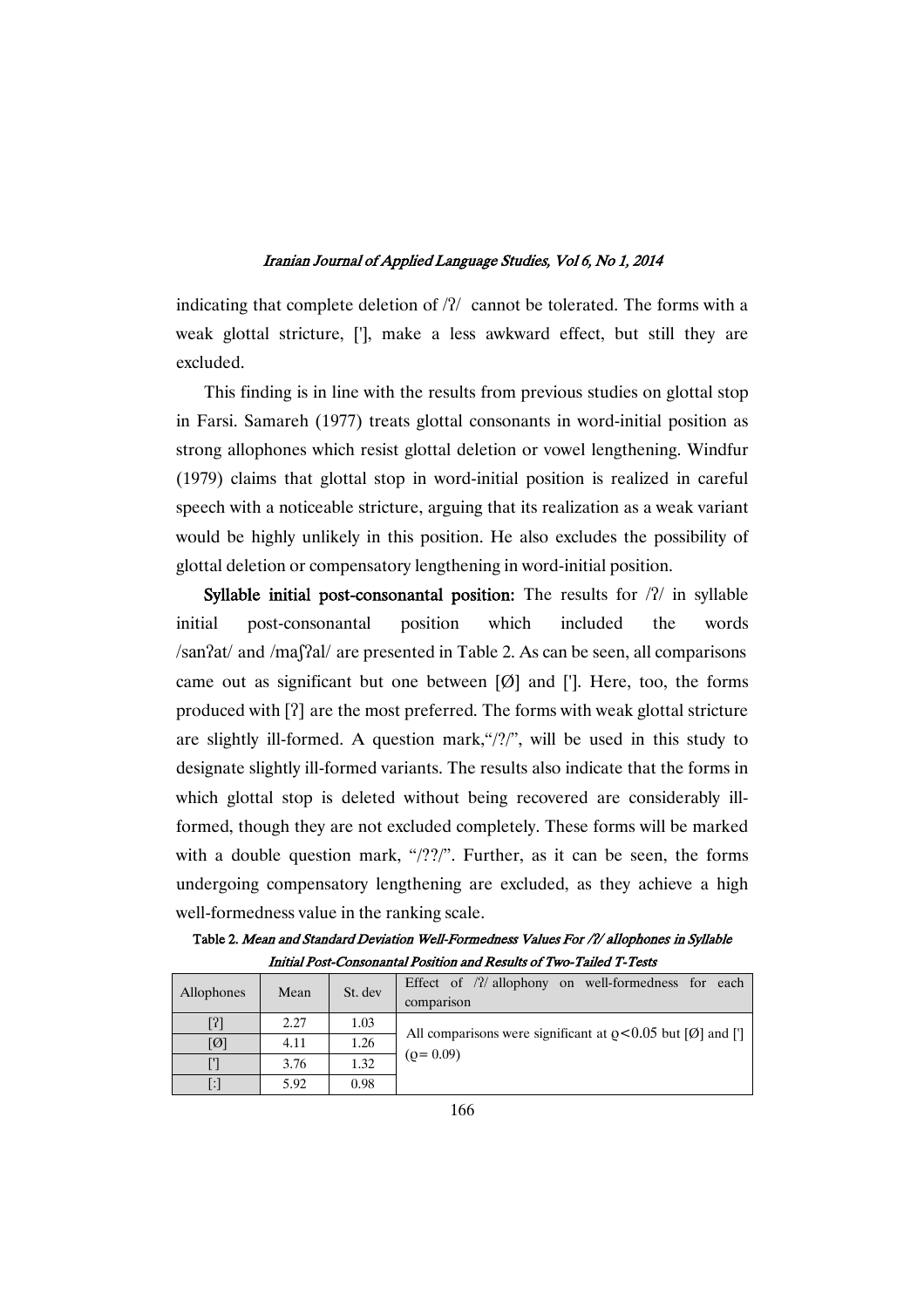This finding is supported by previous research on the phonological behavior of glottal stop. It is commonly maintained that like word-initial position, glottal stop in syllable initial post-consonantal position is realized as a strong allophone, and that if it undergoes deletion or vowel lengthening, or realized as a weak variant, the results will sound awkward (Samareh, 1977).

(2) Intervocalic position: The results for  $/2/$  in intervocalic position which included the words  $\int \frac{\text{d} \Omega}{\text{d}t}$  and  $\frac{\text{d} \Omega}{\text{d}t}$  come below in Table 3:

# Table 3. Mean and Standard Deviation Well-Formedness Values for /?/ allophones in Intervocalic Position and Results of Two-Tailed T-Tests

| Allophones        | mean | St. dev | Effect of $\frac{1}{2}$ allophony on well-formedness for<br>each comparison |  |  |  |  |
|-------------------|------|---------|-----------------------------------------------------------------------------|--|--|--|--|
| [3]               | 2.54 | 0.99    |                                                                             |  |  |  |  |
| [Ø]               | 2.19 | 1.02    | All comparisons were significant at $\rho < 0.05$ but                       |  |  |  |  |
|                   | 3.55 | 1.12    | $[?] \approx [\emptyset] (0 = 0.08)$                                        |  |  |  |  |
| $\lceil : \rceil$ | 4.97 | 1.06    |                                                                             |  |  |  |  |

The table shows that glottal stop in this position yields free variation between [?] and [ $\emptyset$ ]. The participants found the forms with either of these two variants fairly acceptable, with [Ø] being slightly preferred. The forms undergoing compensatory lengthening are completely ill-formed while those with weak glottal stricture produce a less awkward effect.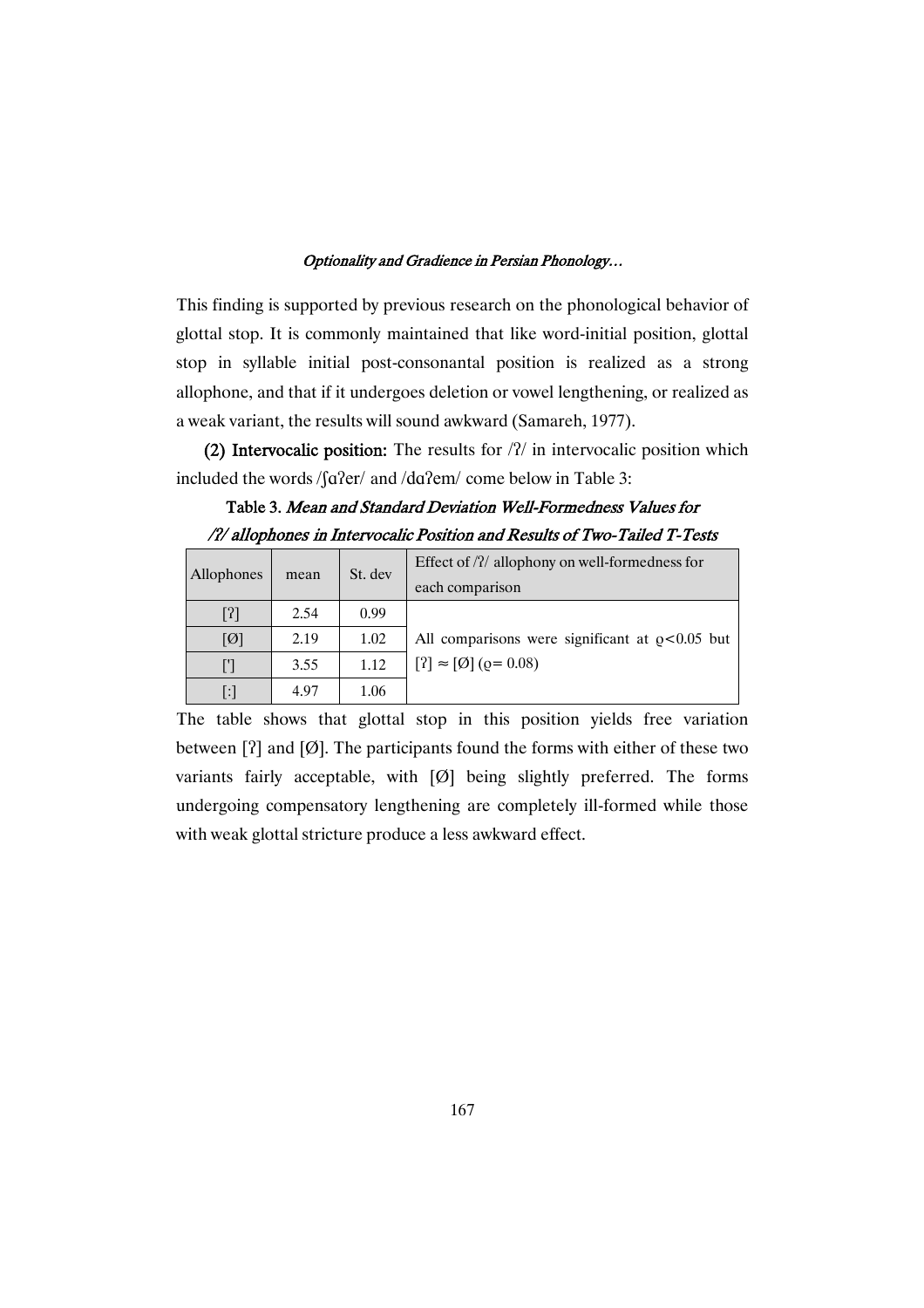Iranian Journal of Applied Language Studies, Vol 6, No 1, 2014



Figure 1. The Spectrogram, FFT Spectrum and F0 Contour for the Word /sa?eb/ "Competent". The Spectrum, Taken Over A 25 Ms Window, Was Centered at 20th of The Vowel

This finding is supported by previous studies in the literature. The analysis developed so far by Persian linguists for  $/2/$  in intervocalic position suggests that words pronounced with either  $[?]$  or  $[Ø]$  sound fairly acceptable. Samareh (1977) considers intervocalic glottal stops as strong variants which do not trigger vowel lengthening. However, he does not exclude the possibility of glottal deletion in this position. In a moraic account of compensatory lengthening in Persian, Darzi (1991) argues that glottal consonants / $\gamma$  and /h/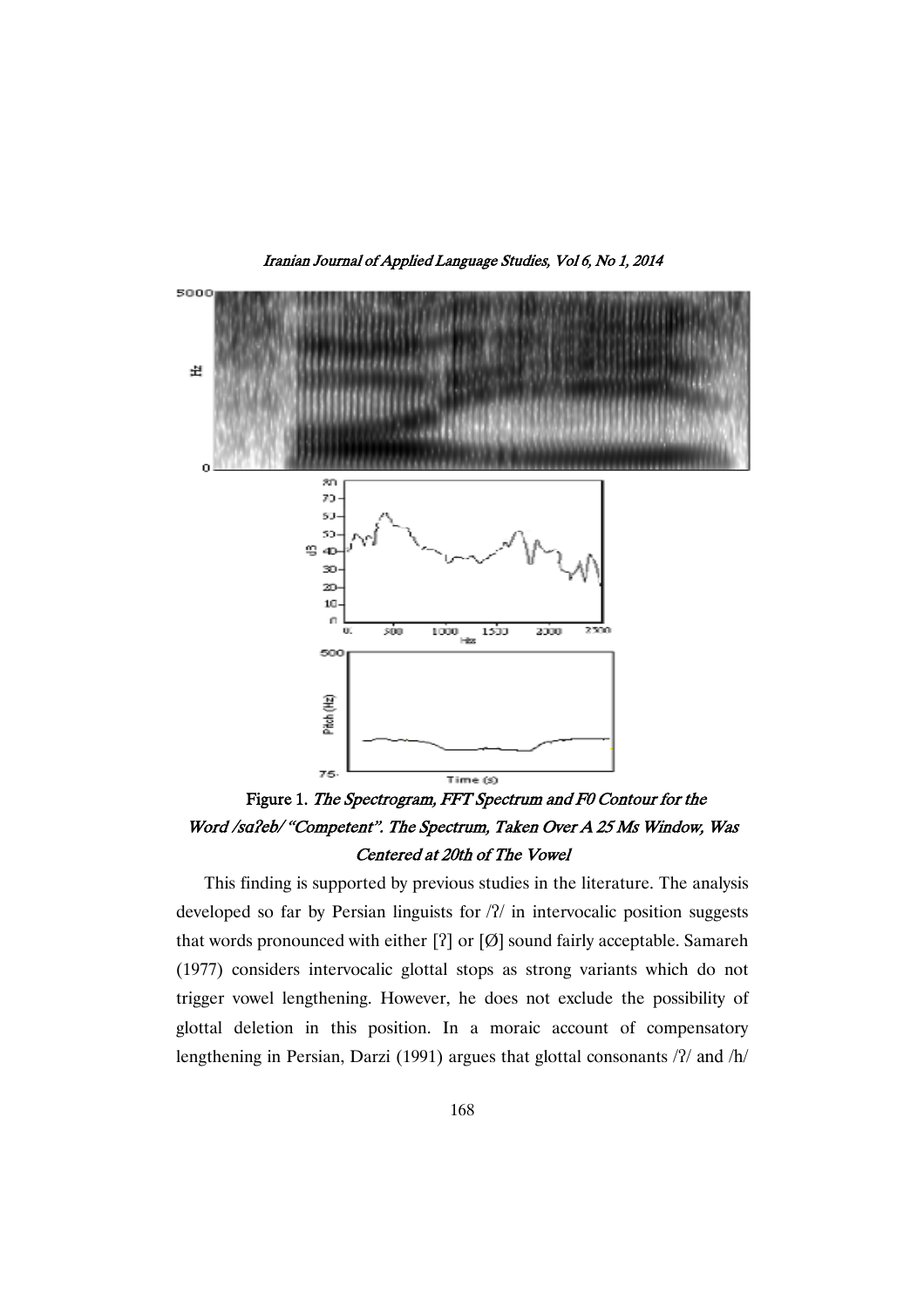in intervocalic position may be deleted, adding that this deletion dose not trigger lengthening since consonants occupying syllable-initial positions are not moraic in Persian.

One possible phonetic interpretation for the deletion of glottal stop in intervocalic position is that  $/2/$  is completely deleted such that it shows normal voicing that is continuous throughout the glottal constriction gesture. Under such assumption, glottal gesture is realized with similar measurements of voice quality variation throughout V?V sequences. In other words, it is assumed that there is no interval of non-modal phonation type corresponding to the entire length of the glottal consonant.

More recently, however, it has been suggested that V?V sequences cannot simply be viewed as involving complete deletion of glottal stop; rather, as the glottal stop closure is not reached as the target point, a laxer laryngeal setting is adopted and the glottal consonant  $/2/$  arises as an allophonic variant of the following vowel which is known as creaky or laryngealized phonation (Sadeghi, 2011). Fig. 1 shows the spectrogram, FFT spectrum and F0 contour for the word /sa?eb/ "competent". The spectrum, taken over a 25 ms window, was centered at  $20<sup>th</sup>$  of the vowel [e]. The spectrogram shows a creaky laryngealized vowel visually reflected in increased distance between the vertical striations reflecting pitch pulses before modal voicing commences on the latter portion of the vowel [e]. In addition, the drop in F0 value, and a steeply positive spectral slope in the FFT spectrum due to a fall off in energy at H1 all signal the sequencing of phonation differences, characterized as modal-creaky-modal phonations.

Both of these interpretations, however, are consistent with the results given in table. One can assume that any degree of reduction in glottal gesture in intervocalic position from a lax laryngeal setting through complete loss of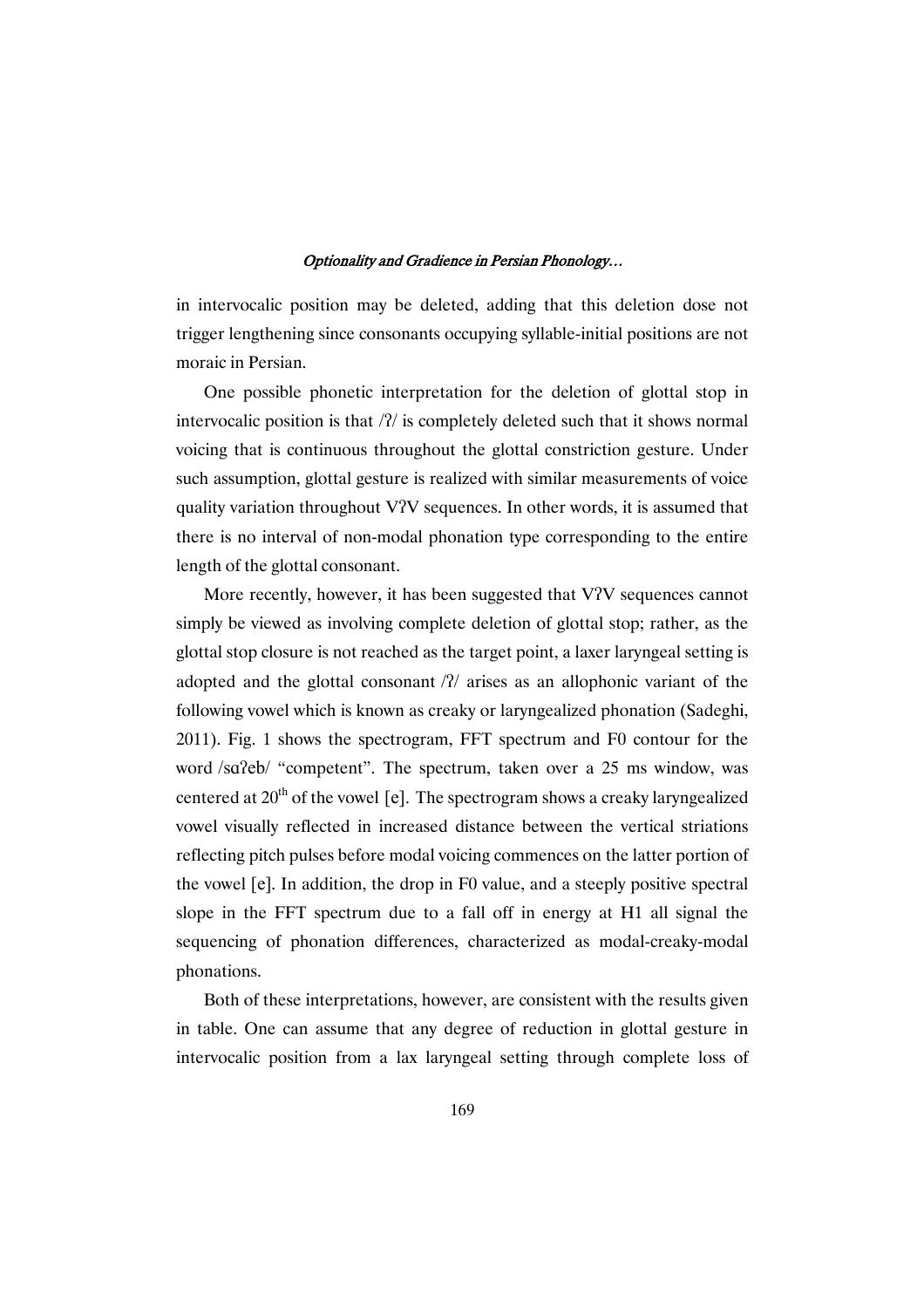glottals is perceived as instances of glottal deletion, which participants find fairly acceptable, along with  $[?]$  which is mostly common in careful speech.

Syllable-coda position: The results for /?/ in syllable-coda position which included the words /me?de/ and /fam?/ come below in Table 4.

Table 4 shows that glottal stop in this position yields free variation for three allophones, namely  $[?]$ ,  $[]'$  and  $[.]$ . As can be seen, the values resulted for each of these three variants are considerably low, indicating that the resultant forms are fairly acceptable. The table also shows that the forms undergoing glottal deletion in syllable-coda position are unacceptable.

| Allophones                          | mean | St. dev | Effect of $/2/$ allophony on well-formedness for each<br>comparison              |  |  |  |
|-------------------------------------|------|---------|----------------------------------------------------------------------------------|--|--|--|
| $[2]$                               | 3.06 | 1.10    | significant comparisons all at $\rho < 0.05$ : [Ø] $\approx$ [?]                 |  |  |  |
| [Ø]                                 | 5.11 | 0.88    | $[Ø] \approx [$ ];                                                               |  |  |  |
| $\left[\!\left[{}'\right]\!\right]$ | 2.65 | 1.40    | $[Ø] \approx [$ :]<br>non-significant comparisons: $[?] \approx ['] (Q = 0.07);$ |  |  |  |
| $[\cdot]$                           | 2.86 | 1.10    | $[?] \approx [?] (Q = 0.23);$<br>$[$ ' $] \approx$ [:] ( $\varrho$ = 0.25)       |  |  |  |

Table 4. Mean and Standard Deviation Well-Formedness Values for /?/ allophones in Syllable-Coda Position and Results of Two-Tailed T-Tests

This finding is in line with the results of previous studies on glottal stop behavior in coda position. It is commonly held that Persian glottal consonants in syllable coda undergo vowel lengthening. Some questions have arisen, though, concerning the phonological operations involved in CL. One view suggests that glottal allophonic weakening is compensated by vowel lengthening (Samareh, 1977). Thus, /ʔ/ (and /h/) in coda changes to, or realizes as, a weak allophone, followed by lengthening of the preceding vowel. Another view holds CL involves the deletion of a coda glottal consonant followed by the lengthening of the adjacent nucleus vowel (Darzi, 1991). Both views, however,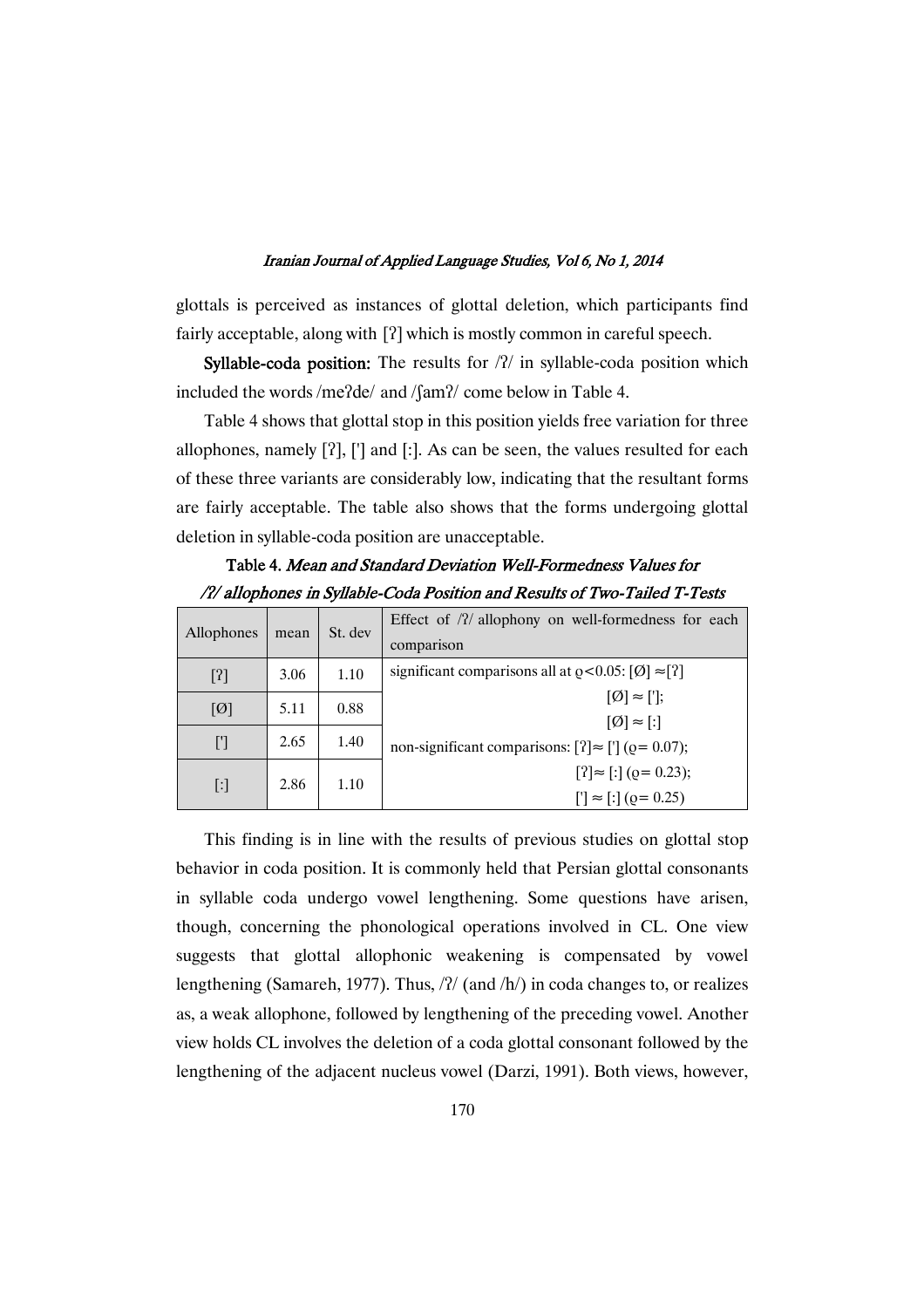hold that coda glottals may be persevered in slow and formal speech. More recent studies, however, suggest that CL is a gradient process in which different magnitude of glottal gesture is realized in speech from a weak through complete deletion of glottal (Shademan, 2003; Sadeghi, 2007, 2008). In addition, allophonic reduction of glottal gesture is accompanied by lengthening of the preceding vowel as glottals attain a gesture much similar to a vowel. This third interpretation seems to provide a better account of the results given in table 4 as it encompasses all the resultant acceptable forms by positing a continuum of laryngeal gesture from a weak through complete deletion of glottal stop.

On the whole, the results show that word-initial position involves categorical judgment: [?] is the only allophone allowed to be realized in this position. The results also reveal that intervocalic and coda positions yield free variation between allophones: [?] and [Ø] are freely distributed in intervocalic position and [?], ['] and [:] are freely distributed in coda position. The results follow a universal tendency in phonology according to which word-initial position exhibits much less phonological variation than word final or syllable coda positions (Kohler, 1990; Lindblom, 1990; Steriade, 1993; 1997). A closer examination of the variable cases in forms involving free variation reveals that the variants are hardly ever on an equal footing. Typically, one sounds better than the other although both are possible. Given that the difference in wellformedness values for the variable cases is not statistically significant, each variant is assigned the same well-formedness category, namely, "ok"; but this quantitative effect, will be accounted for later on in the research. In addition, based on the statistical results, we have used two linguistic categories, namely " $\frac{1}{2}$ " and " $\frac{1}{2}$ " to represent the gradient preferences. On the whole, we have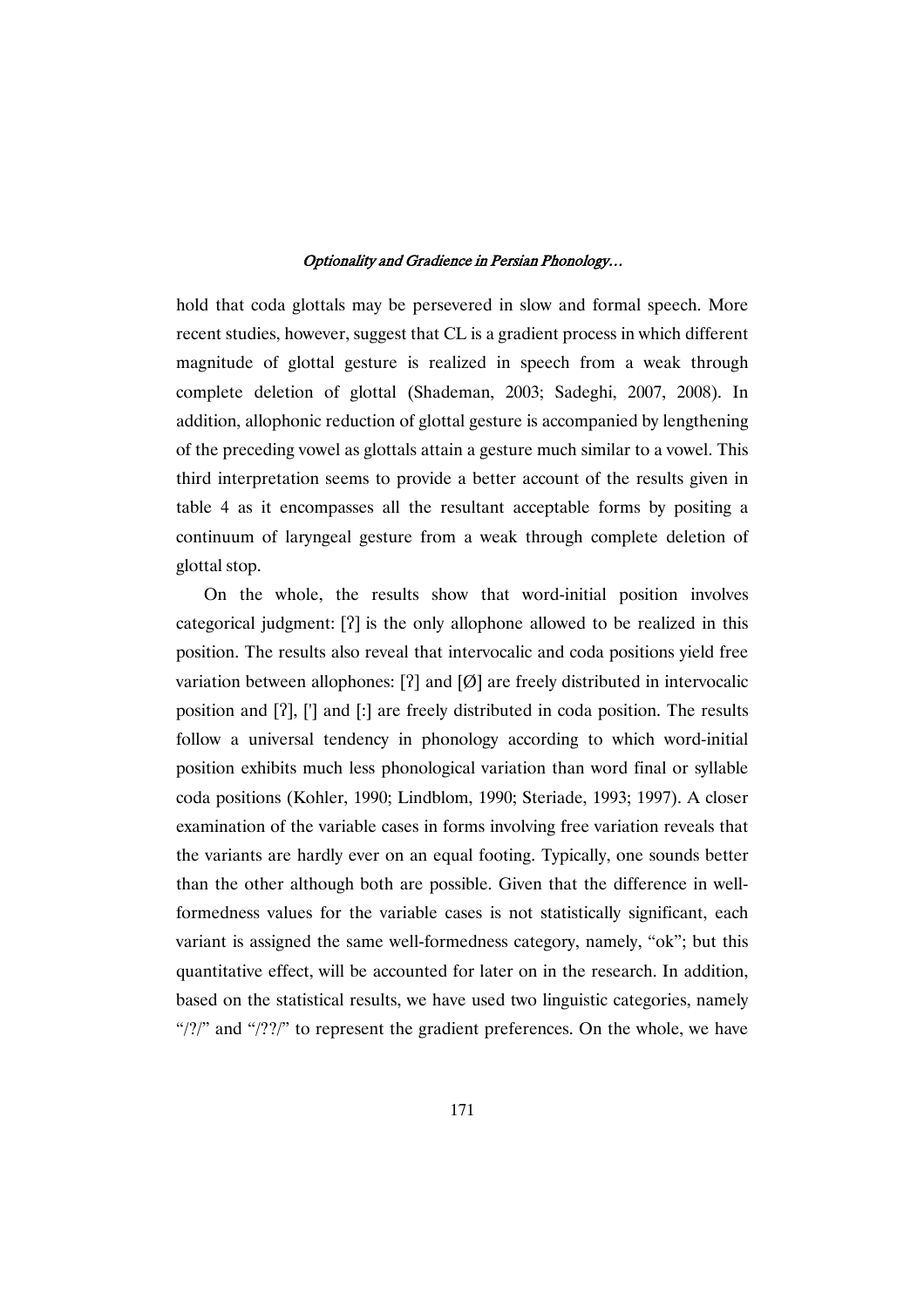reduced the numerical data of the survey to the traditional categories "ok", "/?/", "/??/" and "\*".

### 3.2. Data Analysis

Given that phonology influences the distribution of optional and gradient forms, the question remained to be answered is what theoretical model can handle optionality and gradient well-formedness in grammar. Hayes and Boersma (1999) and Hayes (2000) devise a specific model within optimality theory, suggesting that this modified version of OT can generate free variants and outputs with varying degrees of well-formedness. In this paper we will try to provide an account of free variation and gradience in the participants' survey in terms of Hayes's model. A sketch of Hayes's model is provided below.

### 3.2.1. Constraints

The constraints needed to account for the phonological behavior of glottal stop are as follows:

- A)Faithfulness constraints:
- 1- Ident-IO (str.): Correspondent consonants in the input and output must have identical values for the degree of stricture.
- 2- Max-IO: Input segments must have output correspondents. Any deletion of segments in the input will violate Max-IO.
- 3-WT-IO: Correspondent segments in the input and output must have identical quantity. This constraint militates against both vowel shortening and vowel lengthening in the input.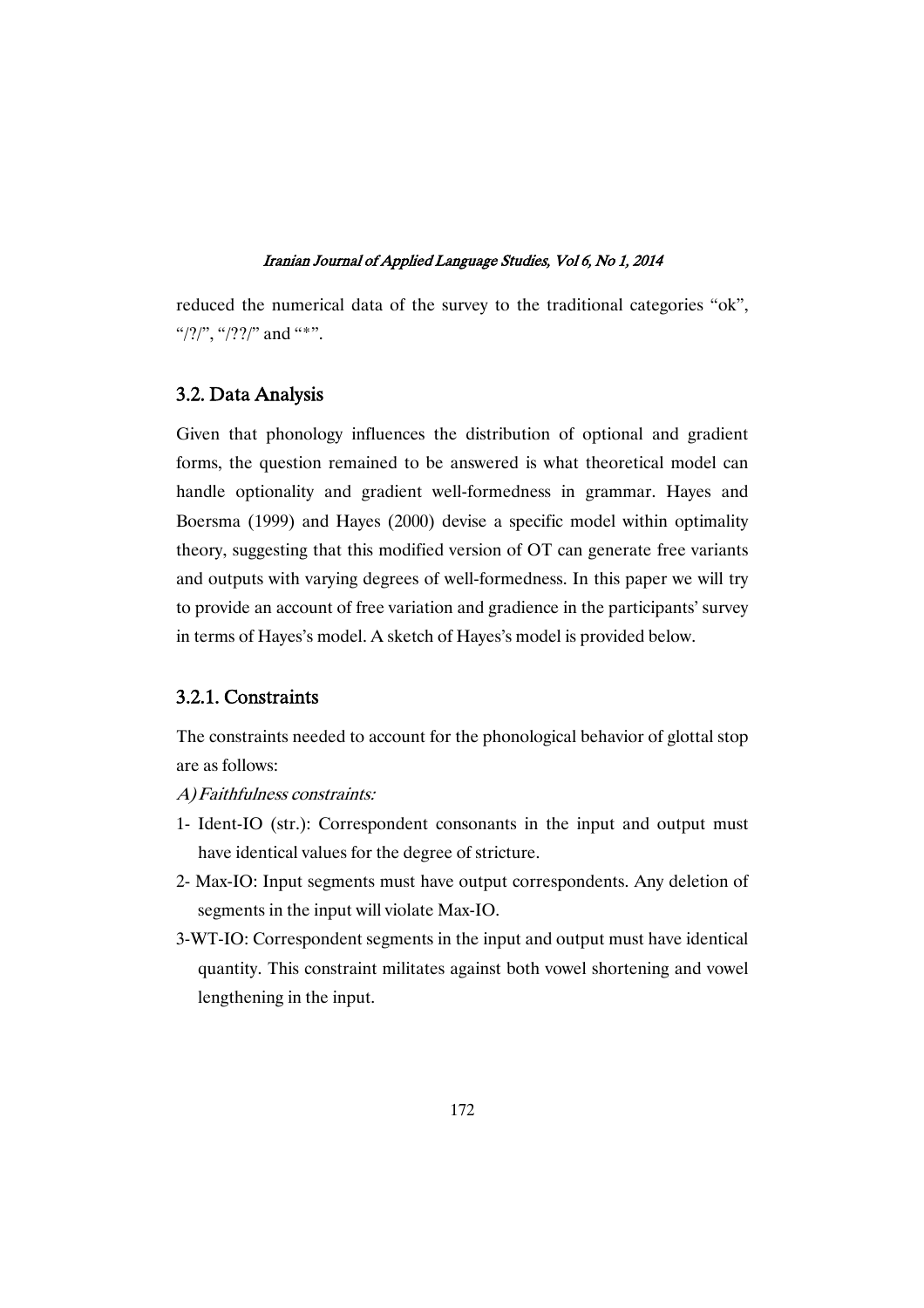- 4- Syllabification: Syllable boundaries in the input segments must not be altered. Any change in the syllabicity of input segments will lead to the violation of this constraint.
- B) Well-formedness constraints
- 1- $[2]$ : /?/ must not be realized as a complete glottal stop. This constraint is, in fact, grounded in speech production. The loss or weakening of articulatory closure in the glottis seems fairly to be a case of lenition. This sound pattern is effectively arranged to facilitate ease of articulation.
- 2- Word initial: []: This constraint requires that  $/2/$  be realized with complete glottal closure. The constraint is grounded in perceptual system. Ohala (1990) asserts that positions such as word initial and prevocalic are perceptually salient; and so, they call for allophones which are essentially salient acoustically to render maximal distinctness of contrasting forms in perception.
- 3- ['] in coda: This constraint requires that glottal stop not be realized as a weak allophone except in coda position. In fact, this constraint limits the weak allophone, ['], to coda position. "['] in coda" is grounded in speech perception. Prevocalic position is perceptually salient and hence, perceptual cues of consonants must be present in this position to provoke a full phonological contrast. In contrast, codaposition is not perceptually salient, and thus, consonants in this position tend to be unrealized or poorly realized, lacking perceptual cues that are needed for their maximal distinction (Kirchner, 2000).

For the purpose of presentation only, let us assume that constraint ranking is categorical in character. The grammar with this effect generates an invariant set of outcomes, with no free variation and no gradient well-formedness. If we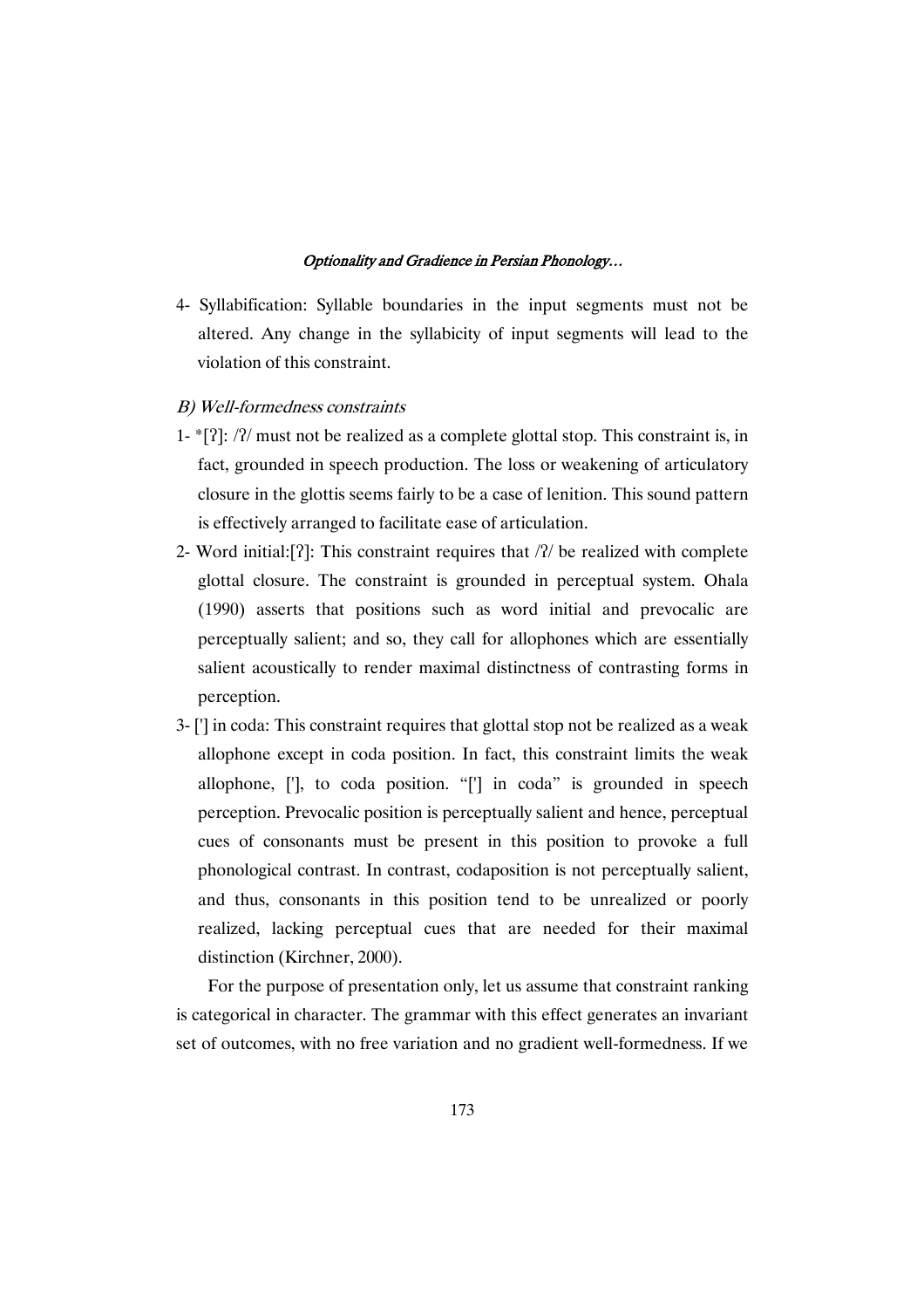adopt such a grammar, then our problem simply is to rank the constraints listed such that the following forms emerge as the optimal outcomes:

To generate these outcomes, we assume that Word initial:[?], WT-IO, Syllabification and  $[]$  in coda dominate  $[2]$ , and that Max-IO and Ident-IO (str.) are outranked by  $E$ [?]. We further assume that Complex coda dominates Max-IO. Consider Table 5. This table is imperfect and to some degree tricky, since some of the rankings turn out to be important only when we take into account free variation and gradient well-formedness. However, by examining the table, the following generalizations emerge:

- In word-initial position, [?] is forced by the dominance of Word initial: over the lenition constraint  $[2]$ . Here, the violation of a high-ranked constraint, Word initial: [?], suffices to rule out forms pronounced with [Ø], ['] and [:] variants.
- In syllable-initial post-consonantal position, again forms with [?] come out as the optimal candidates. This effect is followed by the fact that the lenition constraint  $[2]$  is outranked by the higher-ranked constraints WT-IO, Syllabification and ['] in coda.
- In intervocalic position, [Ø] comes out as the winner. This follows directly from the dominance of Max-IO by the higher-ranked constraints, namely  $*$ [?], WT-IO and ['] in coda. Here, [Ø] candidates have incurred a violation of Max-IO but they have satisfied the higher-ranked constraints, while forms with  $[?]$ ,  $[]'$  and  $[.]$  have violated  $*[?]$ ,  $[]'$  in coda and WT-IO respectively, and as such; have lost their chance of being selected as the winner.
- In syllable coda position, forms with ['] are selected as the winner as the faithfulness constraint Ident-IO (str.) is outranked by the higher-ranked constraints WT-IO, Max-IO, and  $\lceil$ ?].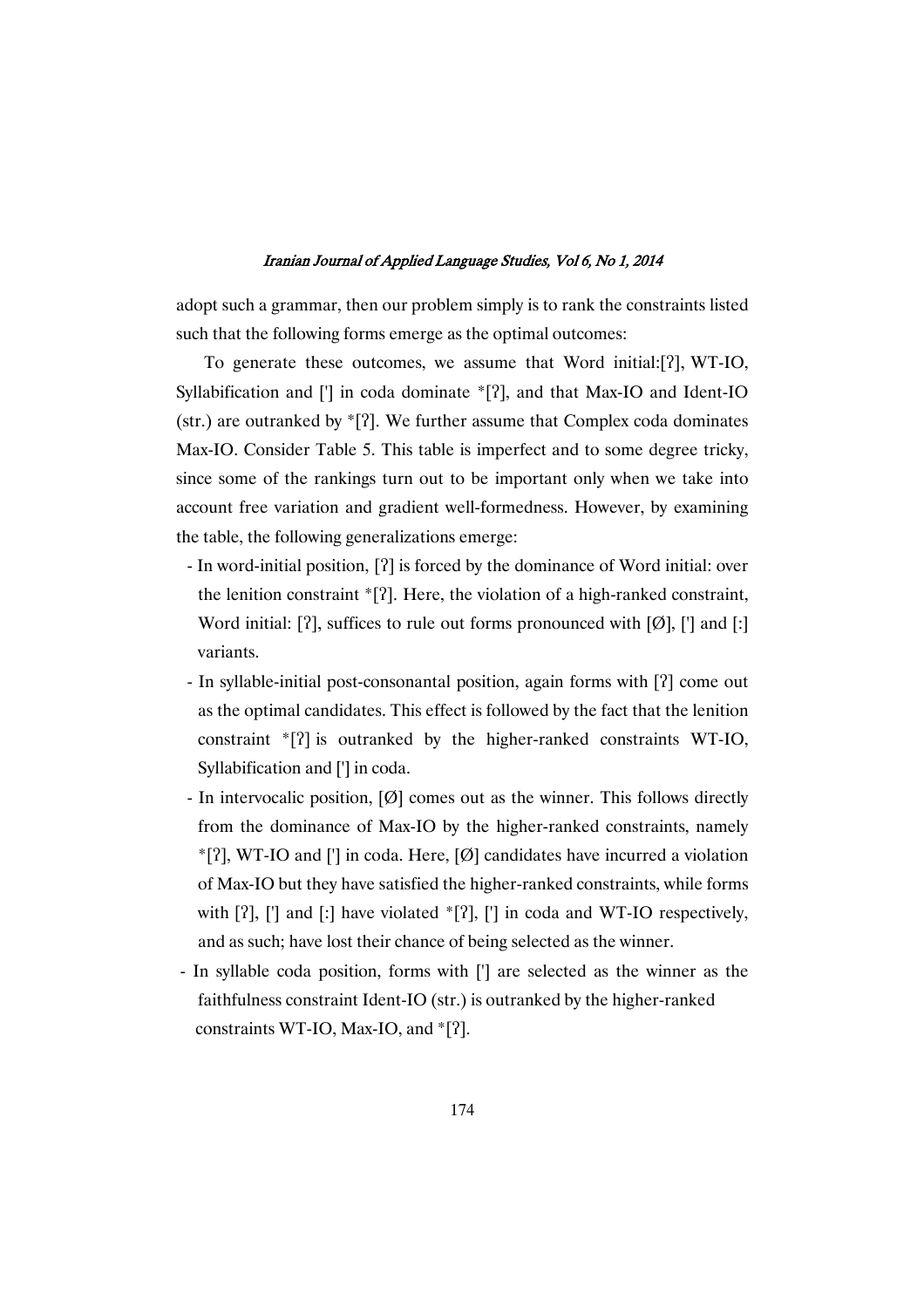| CONSUANN RANKING             |                   |                      |              |                 |             |         |        |                    |
|------------------------------|-------------------|----------------------|--------------|-----------------|-------------|---------|--------|--------------------|
| (4)                          |                   | Word<br>initial: [?] | WT-IO        | Syllabification | ['] in coda | $*$ [?] | Max-IO | Ident-IO<br>(str.) |
| $/$ ?amal $/$                | [?amal]           |                      |              |                 |             |         |        |                    |
|                              | [Øamal]           | $*!$                 |              |                 |             |         | $\ast$ |                    |
|                              | ['amal]           | $*1$                 |              |                 | $\ast$      |         |        | $\ast$             |
|                              | [a:mal]           | $*1$                 | $\ast$       |                 |             |         | $\ast$ |                    |
| /san2at/                     | [san?at]          |                      |              |                 |             |         |        |                    |
|                              | [sanØat]          |                      |              | $*1$            |             |         | $\ast$ |                    |
|                              | [san'at]          |                      |              |                 | $*1$        |         |        | $\ast$             |
|                              | [sa:nat]          |                      | $*!$         |                 |             |         | $\ast$ |                    |
|                              | $[$ fa?er]        |                      |              |                 |             |         |        |                    |
|                              | $[\text{fa0}$ er] |                      |              |                 |             |         | $\ast$ |                    |
| / $\int a \cdot \frac{1}{2}$ | $[$ fa'er]        |                      |              |                 | $\ast_!$    |         |        | $\ast$             |
|                              | $[$ fa:er]        |                      | $\ast$       |                 |             |         | $\ast$ |                    |
|                              |                   |                      | $\mathbf{I}$ |                 |             |         |        |                    |
| /me?de/                      | [me?de]           |                      |              |                 |             |         |        |                    |
|                              | [meØde]           |                      | $\ast$       |                 |             |         |        |                    |
|                              |                   |                      | Ţ            |                 |             |         |        |                    |
|                              | [me'de]           |                      |              |                 |             |         |        | $\ast$             |
|                              | [me:de]           |                      |              |                 |             |         | $\ast$ |                    |

Table 5. An Optimality Account of /?/ Allophonic Behavior Based on Categorical Constraint Danking

[?] in word initial position ([?amal] and [?arte]]) and syllable-initial postconsonantal position ([san?at] and [maf?al]),

[ $\varnothing$ ] in intervocalic position [ $\varnothing$ er] and  $\varnothing$ em]),

['] in coda position ([me'de] and [ba'd]).

# 3.2.2. Accounting for Free Variation

As the result of the survey indicated, forms with intervocalic and coda  $\gamma$  involve free variation. In intervocalic position, forms with either [Ø] or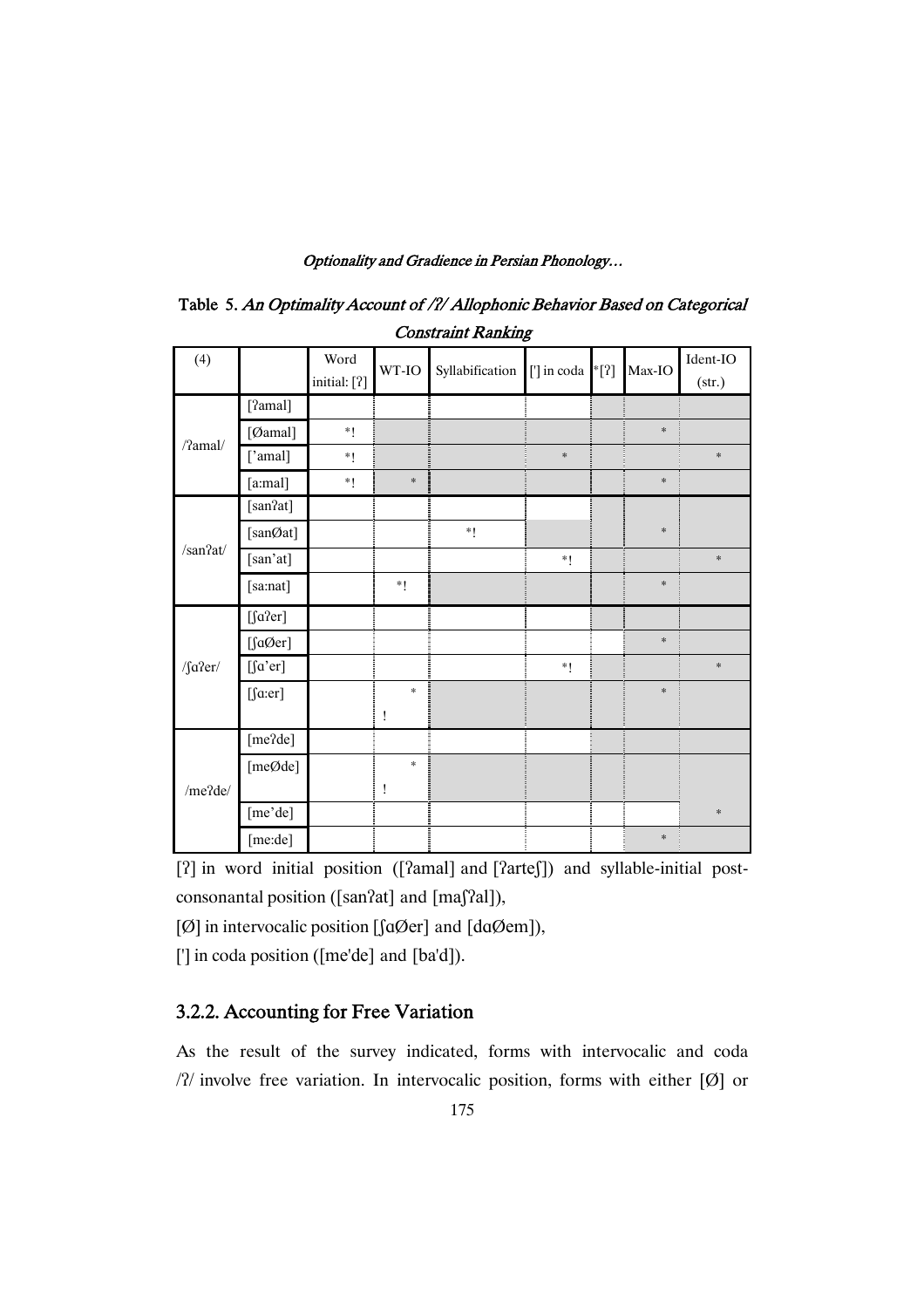[?] sound fairly acceptable, with  $[Ø]$  slightly preferred. In coda position, participants found fair acceptability for  $[?]$ ,  $[']$  and  $[.]$  variants, with  $[']$  one showing slight preference. To account for the observed free variation, we need a more accurate model, one that can readily generate multiple outputs for a single input. To do this, I follow Hayes' proposal of constraints ranking scales. As was explained in 2, Hayes assigns a strictness band to each constraint and asserts that free variation results from overlapping strictness bands. It seems that by translating the analysis developed so far into a strictness band approach, we can account for optionality in our linguistic data.

Let's begin with intervocalic position. To yield both  $[Ø]$  and  $[?]$  variants, one needs simply to assign the two constraints Max-IO and  $\{2\}$  to overlapping bands at the bottom of the scale, with Word initial: [?] and WT-IO ranked on the top of the scale:



Here, the overlapping of Max-IO and  $\{2\}$  bands allows for [Ø] and [?] candidates to emerge as two perfect outputs. But, as it happens, there is a rather small difference in the ranking values of Max-IO and \*[?]. This difference, indeed, corresponds to a slight preference in the participants' judgments for forms produced by  $[Ø]$ . Here, one point is in order: The overlap in the strictness bands of Word initial: [?] and WT-IO is non-crucial since their ranking is irrelevant as having no empirical consequences.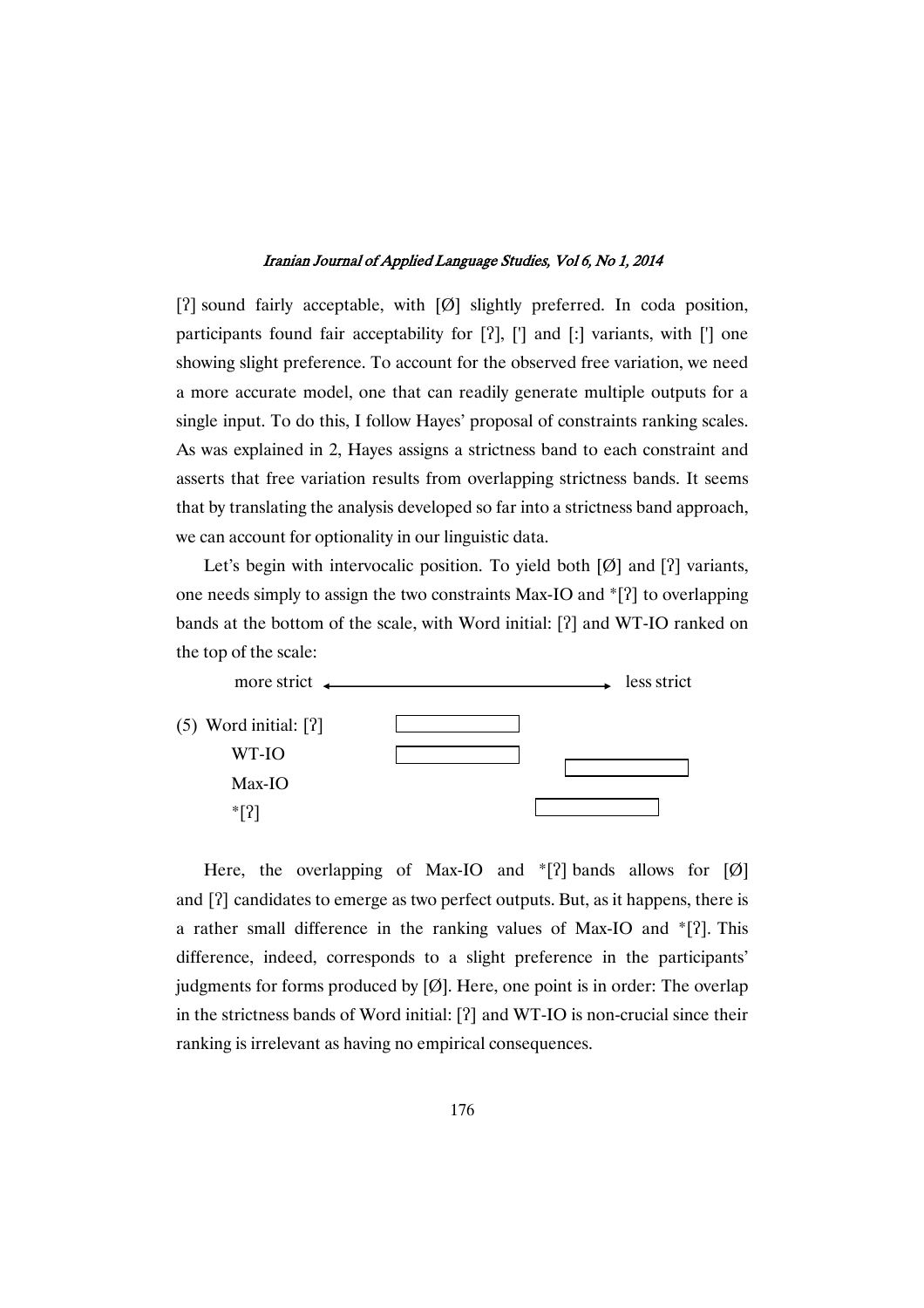For free variation in coda position, it suffices to place the constraint Ident-IO (str.) within the ranges of the continuous scale covered by Max-IO and \*[?]. More specifically, we need only to rank Ident-IO (str.) to a small degree lower than Max-IO and  $\{2\}$ . The result is that though all  $[2]$ ,  $[$ ] and  $[$ :] are possible, forms with ['] sound better:



### 3.2.3. Accounting for Gradient Well-formedness

Our final step is to develop a formal analysis of the linguistic data in which speakers' judgments involve intermediate well-formedness. The cases that yielded intermediate well-formedness in the participants' survey were (1) Forms produced with a weak glottal stricture in syllable-initial postconsonantal position were somewhat ill-formed, producing a /?/ effect (?[san'at]; (2) Forms produced with ['] in intervocalic position produced a /?/ effect  $(?$ [ $[a'er]$ ; and  $(3)$  in syllable-initial post-consonantal position, forms with [Ø] were considerably ill-formed; yet were not excluded (??[saØnat].

Following Hayes (2000) we can account for the gradience in our linguistic data by making use /?/ and /??/ class fringes in the strictness bands of constraints. Beginning with / $\frac{2}{l}$  in syllable-initial post-consonantal or intervocalic positions (cases 1 and 2 above), we, first, assume that the two constraints which derive the appearance of such forms (as ? [san'at] and  $?$ [[d'er) are  $*$ [ $?$ ] and ['] in coda. Further, we may assume that the upper  $/$ ?/ fringe of  $*$ [ $2$ ], and not its central region, extends upward into the region occupied by ['] in coda (7). This means that it is indeed possible to generate a set of outcomes with  $[\n\cdot\]]$  outranking [ $\]$ ]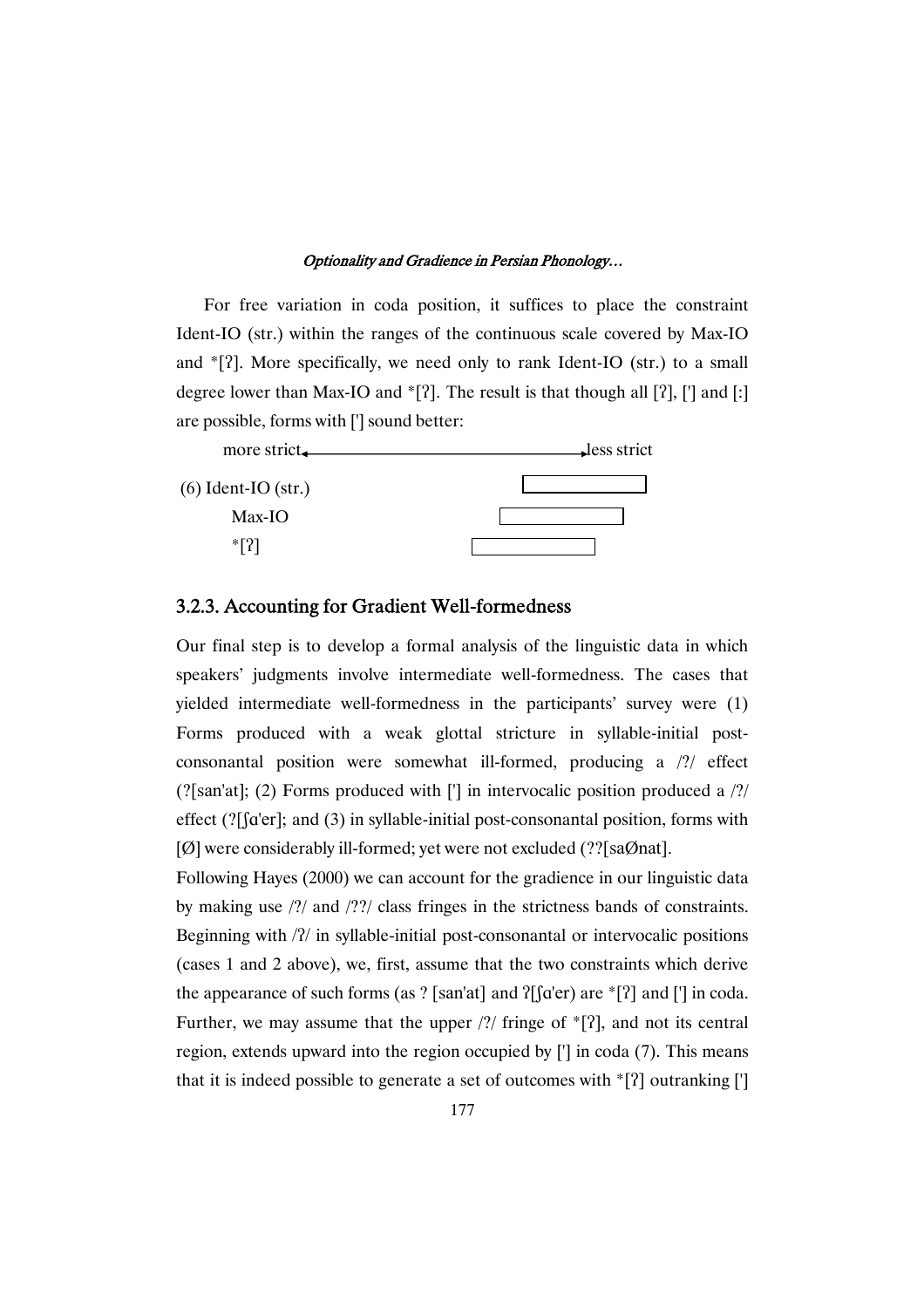in coda  $(*[?] > [']$  in coda). But this comes at the cost: Forms produced with such ranking receive  $\frac{2}{\pi}$  mark.



Let's consider, next, forms produced with [Ø] in syllable initial position. Assuming that the two constraints which enforce the appearance of  $[Ø]$ and  $[?]$  forms in this position are Syllabification and  $[?]$ , we may claim that Syllabification is placed almost in the upper region of the continuous scale, while \*[?] appears in the lower one. We, further, assume that Syllabification is not strong enough to override the  $[\n3]$  constraint. To put it another way, we assume that the upper  $\frac{??'}$  fringe of  $*$ [?], not its  $\frac{?'}$  or central region, extends high enough to pervert rankings in which  ${}^{*}[?]$  dominates Syllabification (8). Forms resulted from this ranking deserve a /??/ mark.



Taking all the above continuous rankings together, the grammar of glottal stop allophonic behavior can be graphically depicted as (9):

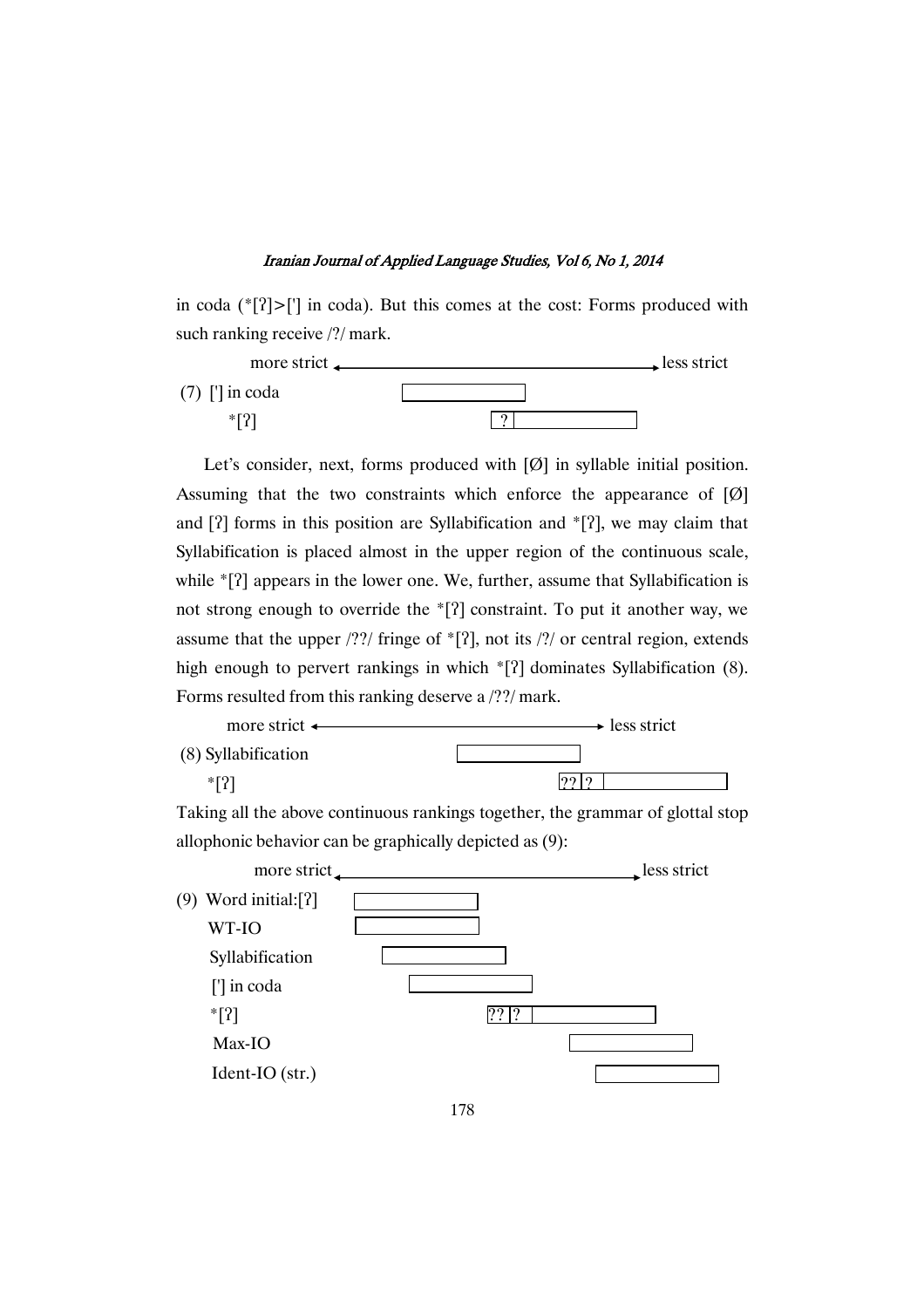The kinds of rankings posited here under (9) can generate not only free variants (resulting from overlap in constrains' bands) and gradient data (resulting from overlap only in constraints' fringes), but it can also account for invariant data in our survey. The participants' judgments in word-initial position involved categorical well-formedness where all forms except those with  $/2/$  were found completely ill-formed. This can be accounted for by the invariant non-overlapping ranking of the two constraints Word initial: [?] and \*[?]. The complete ungrammaticality of forms with [:] in syllable-initial postconsonantal position can also be accounted for by the fact that the bands of the relevant constraints, namely WT-IO and  $\{2\}$ , fail to overlap even in their fringes.

# 4. Conclusion and Discussion

In the present paper, I studied the pattern of glottal stop allophonic behavior using the judgments of 37 native Farsi speakers. Several Persian natural words were chosen that included glottal stop  $/2/$  in one of five different phonological positions, namely, word-initial, syllable- initial post-consonantal, intervocalic, syllable-coda post-vocalic and coda post-consonantal (there were two words for each phonological position). The glottal stop  $/2/$  in each word was pronounced by the author in four different ways, namely, with a complete glottal closure  $([?])$  with complete deletion of glottal stop  $([0])$ , with a week glottal gesture ([']), and with compensatory lengthening of the vowel preceding the glottal stop ([:]). The manipulated tokens were embedded in appropriate sentences and given to the participants to judge on a scale ranging from 1 to 7, with 1 indicating "perfectly normal in Farsi" and 7 "totally ill-formed, I would". The participants' judgments were measured by carefully computing the values given to each phonetic string of words. Results of statistical analyses revealed that the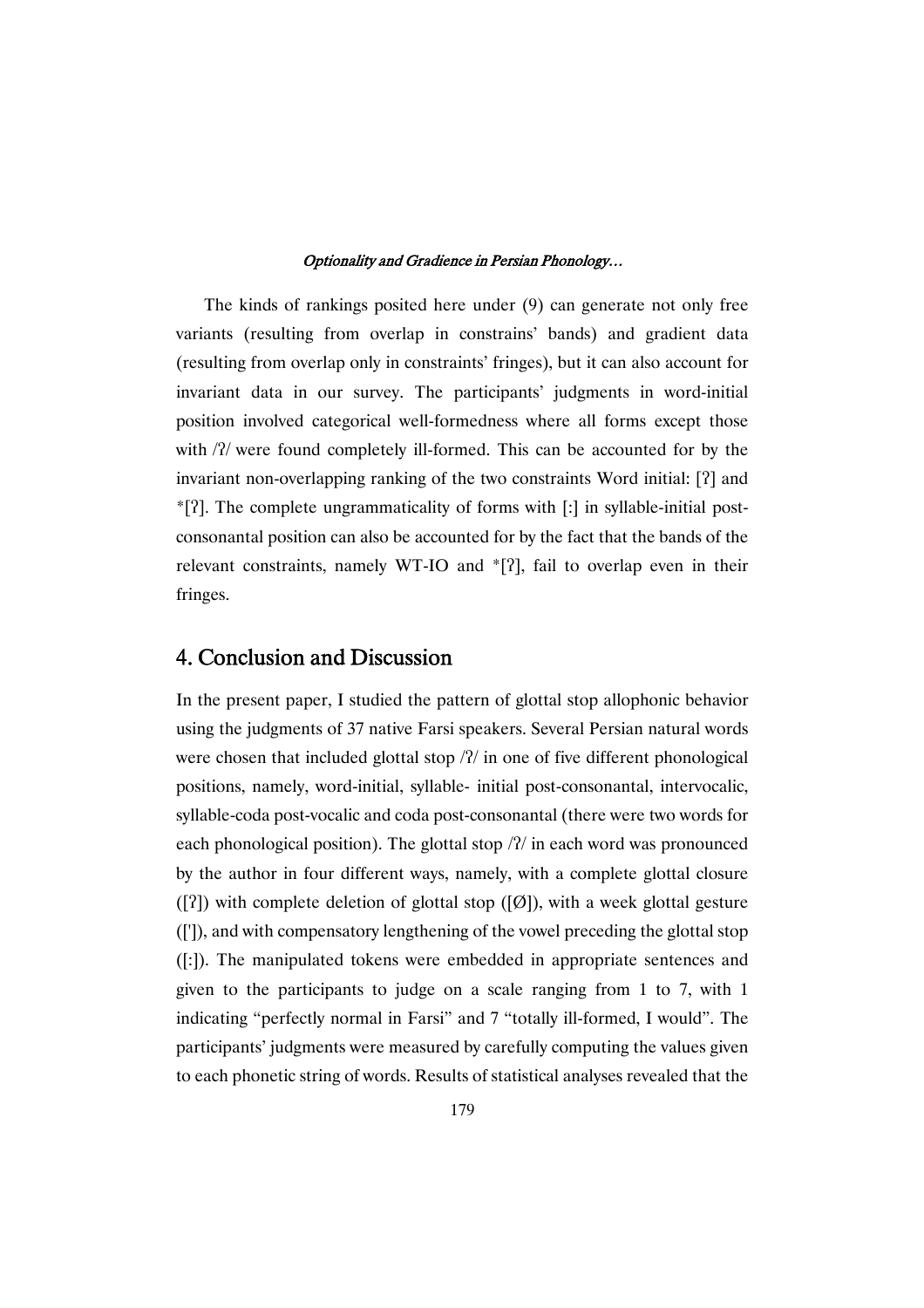judgments made by the participants were not completely categorical, as assumed by the generative grammar. For example, intervocalic and coda positions yielded free variation between the two allophones  $[2]$  and  $[Ø]$ , and syllable-initial post-consonantal position produced gradient well-formedness judgments as between the allophones ['] and [:]. While in some cases the participants produced categorical judgments (like word-initial position in which [?] was the only allophone allowed to be realized in this position).

Following Hayes (2000), a minor modification in the framework of Optimality Theory (Prince & Smolensky, 1993) was suggested that enabled the model to accommodate phenomena where Persian speakers' intuitions on the glottal stop allophonic behavior involved free variation, or were gradient, falling somewhere between complete well-formedness and complete illformedness. The proposal consisted of assigning to certain constraints bands of values along a reified continuum of constraint strictness. As long as the strictness bands of two constraints overlap, then both rankings of the two constraints will be available for the generation of outputs, yielding free variant forms. However, when a particular form can be generated only by assigning a constraint a strictness value within a designated "fringe" of the strictness band, the grammar generates the form marked with an intermediate degree of wellformedness.

The proposal is rather conservative since all previous forms of constraint ranking in the current OT literature are compatible with what has been suggested here. Indeed, the kinds of rankings posited in earlier Optimalitytheoretic work may be seen as a subset (indeed, a very important subset) of the rankings countenanced here.

A further advantage that could be asserted for the present approach is that it deals with gradient well-formedness in a completely general way, one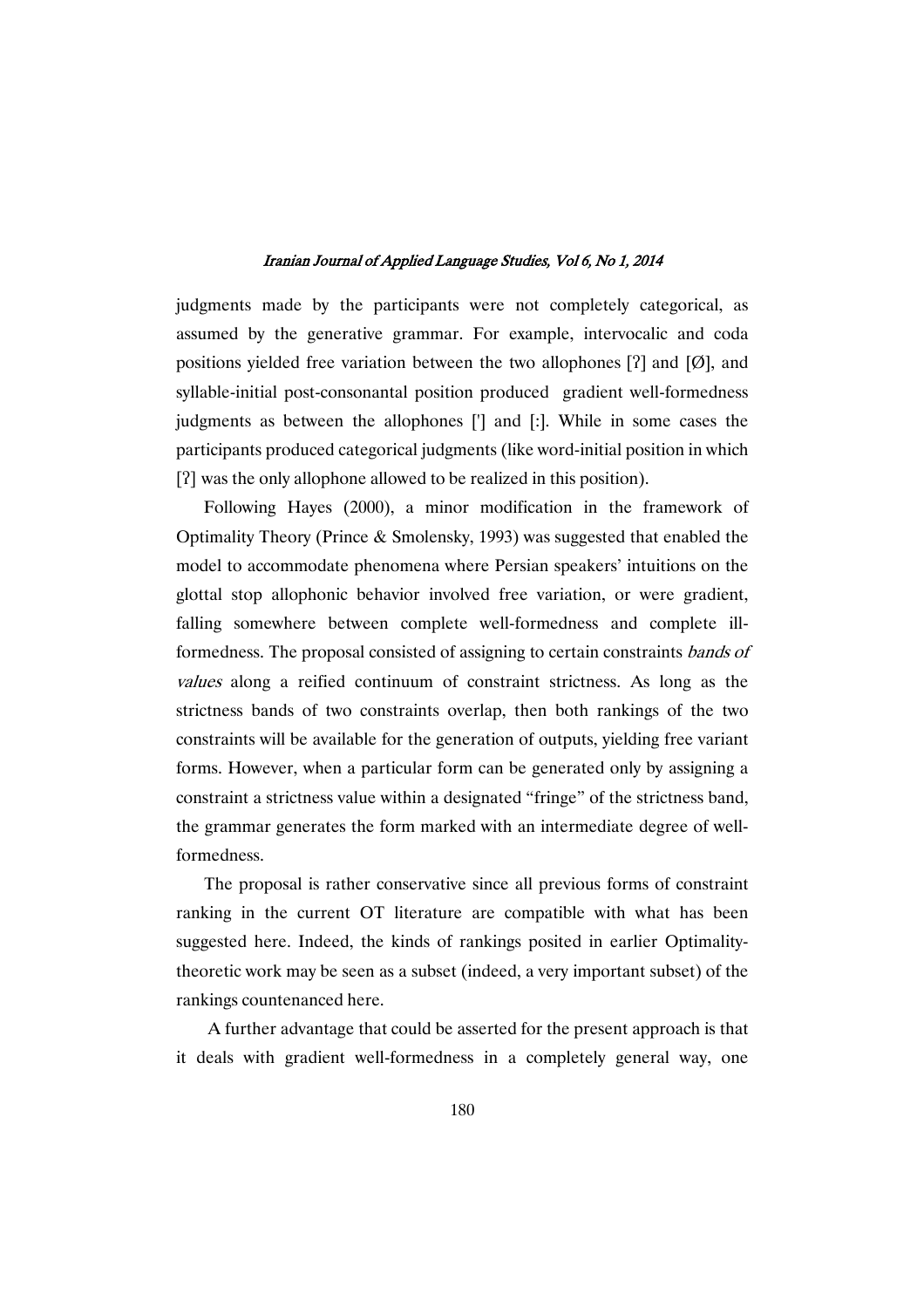intimately tied up with the structure of the theory itself; rather than involving post hoc additions to the theory in particular areas. The pervasiveness of gradient well-formedness judgments in language suggests that a fully general approach is likely to be the correct one.

## **References**

- Beckman, J. (1997). Positional Faithfulness. PhD dissertation. U. MassAmherst ROA234.
- Bijankhan, M. (2000). Farsi vowel compensatory lengthening. International Conference on Spoken Language Processing, V. 2, Beijing, China.
- Boersma, P. & Hayes, B. (1999). Empirical tests of the gradual learning algorithm. University of Amsterdam and UCLA. Rutgers Optimality Archive.
- Chomsky, N., & Halle, M. (1968). The sound pattern of English, Harper and Row, New York.
- Darzi, A. (1991). Compensatory lengthening in modern colloquial Tehrani Farsi, Studies in linguistic science, <sup>21</sup>(2), 23-37.
- Hayes, B. (2000). Gradient well-formedness in optimality theory. University of Amsterdam and UCLA. Rutgers Optimality Archive.
- Karger, R. (1999). Optimality theory. Cambridge University Press.
- Kirchner, R. (2000). Lenition in phonetically-driven optimality-theoretic phonology, Ph.D. dissertation, UCLA, Los Angeles, CA.
- Kohler, K. J. (1990). Segmental reduction in connected speech in German: phonological facts and phonetic explanations. In W. J. Hardcastle & A. Marchal (eds.). Speech production and speech modelling, Kluwer, Dordrecht, pp. 69-92.
- Lazard, G. (1957). Grammaire du persan contemporain. Paris, Klincksieck.